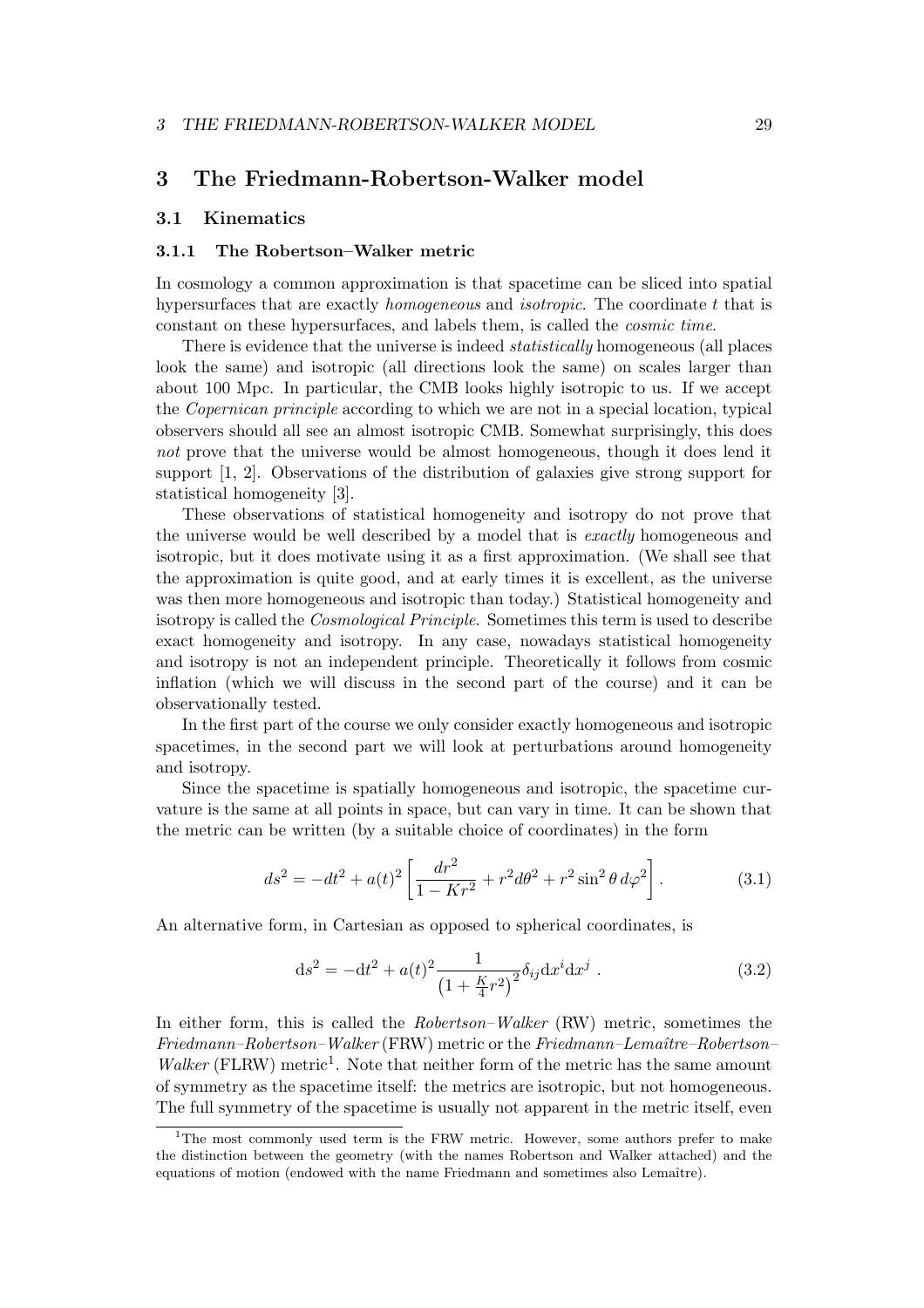though all physical quantities calculated from the metric display the symmetry. The time coordinate t is the *cosmic time*. Here K is a constant, related to curvature of *space* (not spacetime) and  $a(t)$  is a function of time, called the *scale factor*, that tells how the universe expands (or contracts). We will need the Einstein equation to solve  $a(t)$ . From the geometrical point of view, it is just an arbitrary function of the time coordinate t. We call

$$
R_{\text{curv}} \equiv a(t) / \sqrt{|K|} \tag{3.3}
$$

the *curvature radius* of space (at time  $t$ ). The metric  $(3.1)$  is given in spherical coordinates. The 2-dimensional surfaces  $t = r = const$  have the metric of a sphere with radius *ar*.

We have the freedom to rescale the radial coordinate r. For example, we can multiply all values of  $r$  by a factor of 2, if we also divide  $a$  by a factor of 2 and K by a factor of 4. The spacetime geometry stays the same, the meaning of the coordinate r has just changed: the point that had a given value of r has now twice that value in the rescaled coordinate system. There are two common ways to use the rescaling to make notation simpler. If  $K \neq 0$ , we can rescale r to make K equal to  $\pm 1$ . In this case K is usually denoted k. In this case r is dimensionless, and  $a(t)$  has the dimension of distance. The other way is to set the scale factor today to unity<sup>2</sup>,  $a(t_0) \equiv a_0 = 1$ . We will use this latter convention in the course, unless otherwise noted. In this case  $a(t)$  is dimensionless, and r and  $K^{-1/2}$  have the dimension of distance.

If  $K = 0$ , the spatial part  $(t = const.)$  of the Robertson–Walker metric is flat, i.e. that of ordinary Euclidean space, with the radial distance given by ar. The spacetime, however, is curved, since  $a(t)$  depends on time, describing the expansion or contraction of space. It is often said that the "universe is flat" in this case, though if the universe is understood as the four-dimensional spacetime (as opposed to a spatial slice), "spatially flat" would be more correct.

If  $K > 0$ , the coordinate system is singular at  $r = r_K \equiv 1/\sqrt{K}$ . (Remember the discussion of the 2-sphere in the previous chapter.) With the coordinate transformation  $r = r_K \sin \chi$  the metric becomes

$$
ds^{2} = -dt^{2} + a^{2}(t)K^{-1} \left[ d\chi^{2} + \sin^{2}\chi (d\theta^{2} + \sin^{2}\theta \, d\varphi^{2}) \right].
$$
 (3.4)

The spatial part has the metric of a 3D *hypersphere*, a sphere with one extra dimension. There is a new angular coordinate  $\chi$ , whose values range from 0 to  $\pi$ , just like  $\theta$ . The singularity at  $r = 1/\sqrt{K}$  disappears in this coordinate transformation, showing that it was just a coordinate artifact, not a physical singularity. The original coordinates covered only half of the hypersphere, as the coordinate singularity  $r = 1/\sqrt{K}$  divides the hypersphere into two halves. The case  $K > 0$  corresponds to a *closed* universe, whose spatial curvature is *positive*. <sup>3</sup> This is a finite universe, with circumference  $2\pi a r_K = 2\pi R_{\text{curv}}$  and volume  $2\pi^2 a^3 r_K^3 = 2\pi^2 R_{\text{curv}}^3$ , and  $R_{\text{curv}}$  is the radius of the hypersphere.

If  $K < 0$ , there is no coordinate singularity, and r ranges from 0 to  $\infty$ . The substitution  $r = |K|^{-1/2} \sinh \chi$  is, however, often useful in calculations. The case

 $2<sup>2</sup>$ In some discussions of the early universe, it is more convenient to rescale  $a$  to unity at early time instead.

<sup>&</sup>lt;sup>3</sup>Positive (negative) curvature means that the sum of angles of any triangle is greater than (less than) 180° and that the area of a sphere with radius r is less than (greater than)  $4\pi r^2$ .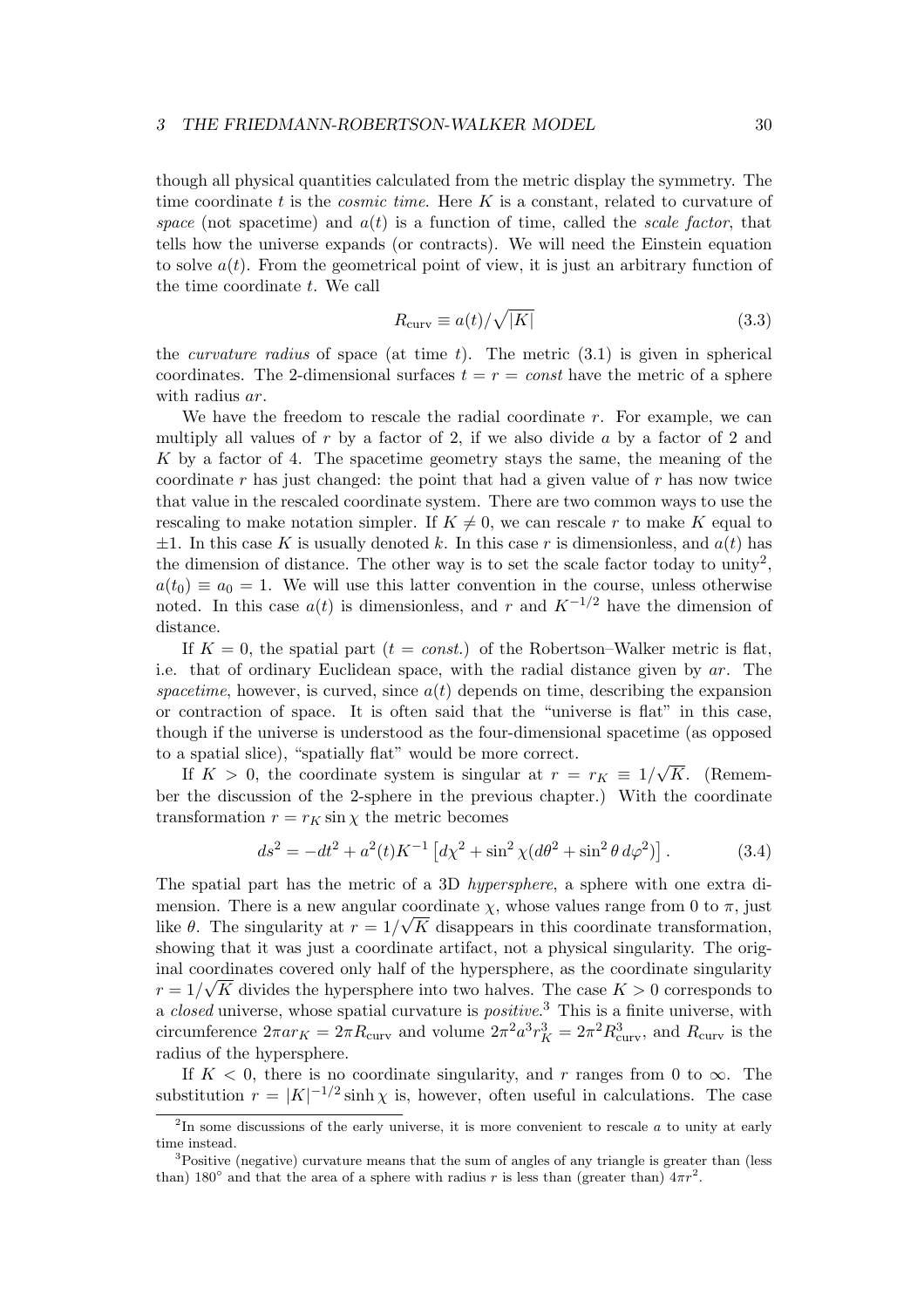

Figure 1: The hypersphere. This figure is for  $K = k = 1$ . Consider the semicircle in the figure. It corresponds to  $\chi$  ranging from 0 to  $\pi$ . You get the (2-dimensional) sphere by rotating this semicircle off the paper around the vertical axis by an angle  $\Delta\varphi = 2\pi$ . You get the (3-dimensional) hypersphere by rotating it twice, in two extra dimensions, by  $\Delta\theta = \pi$ and by  $\Delta \varphi = 2\pi$ , so that each point makes a sphere. Thus each point in the semicircle corresponds to a full sphere with coordinates  $\theta$  and  $\varphi$ , and radius  $(a/\sqrt{K}) \sin \chi$ .

K < 0 corresponds to an *open* universe, the spatial curvature of which is *negative*. The metric is then

$$
ds^{2} = -dt^{2} + a^{2}(t)|K|^{-1} \left[ d\chi^{2} + \sinh^{2}\chi \left( d\theta^{2} + \sin^{2}\theta \, d\varphi^{2} \right) \right]. \tag{3.5}
$$

This universe is infinite, just like in the case  $K = 0<sup>4</sup>$ .

The Robertson–Walker metric has two associated length scales, both of which in general evolve in time. The first is the curvature radius  $R_{\text{curv}} = a|K|^{-1/2}$ . The second is the time scale of the expansion, the *Hubble time*,  $t_H \equiv H^{-1}$ , where  $H \equiv \dot{a}/a$ is the *Hubble parameter*. The Hubble time multiplied by the speed of light,  $c = 1$ , gives the *Hubble length*,  $\ell_H \equiv ct_H = H^{-1}$ . In the case  $K = 0$  the universe is flat, and the Hubble length is the only length scale.

The coordinates  $(t, r, \theta, \varphi)$  of the Robertson–Walker metric are called *comoving* coordinates. This means that the coordinate system follows the expansion of space, so the spatial coordinates of objects that do not move with respect to the background remain the same. The homogeneity of the universe fixes a special frame of reference, the *cosmic rest frame* given by the above coordinate system, so (unlike in the empty Minkowski space) the concept "does not move" has a specific meaning. The coordinate distance between two such objects stays the same, but their physical, or *proper*, distance grows with time as space expands. The time coordinate  $t$ , the *cosmic time*, gives the time measured by such an observer, at  $(r, \theta, \varphi) = const.$ 

<sup>&</sup>lt;sup>4</sup>The terminology of open vs. closed refers to the simplest possible choice of topology for the space. The  $K > 0$  models are always finite, but it is also possible for the  $K = 0$  and  $K < 0$  models to be finite in a compact space with non-trivial topology. We will not discuss this possibility. (The mathematically oriented reader will note that the terms "open" and "closed" do not have the same meaning in cosmology as they do in topology!)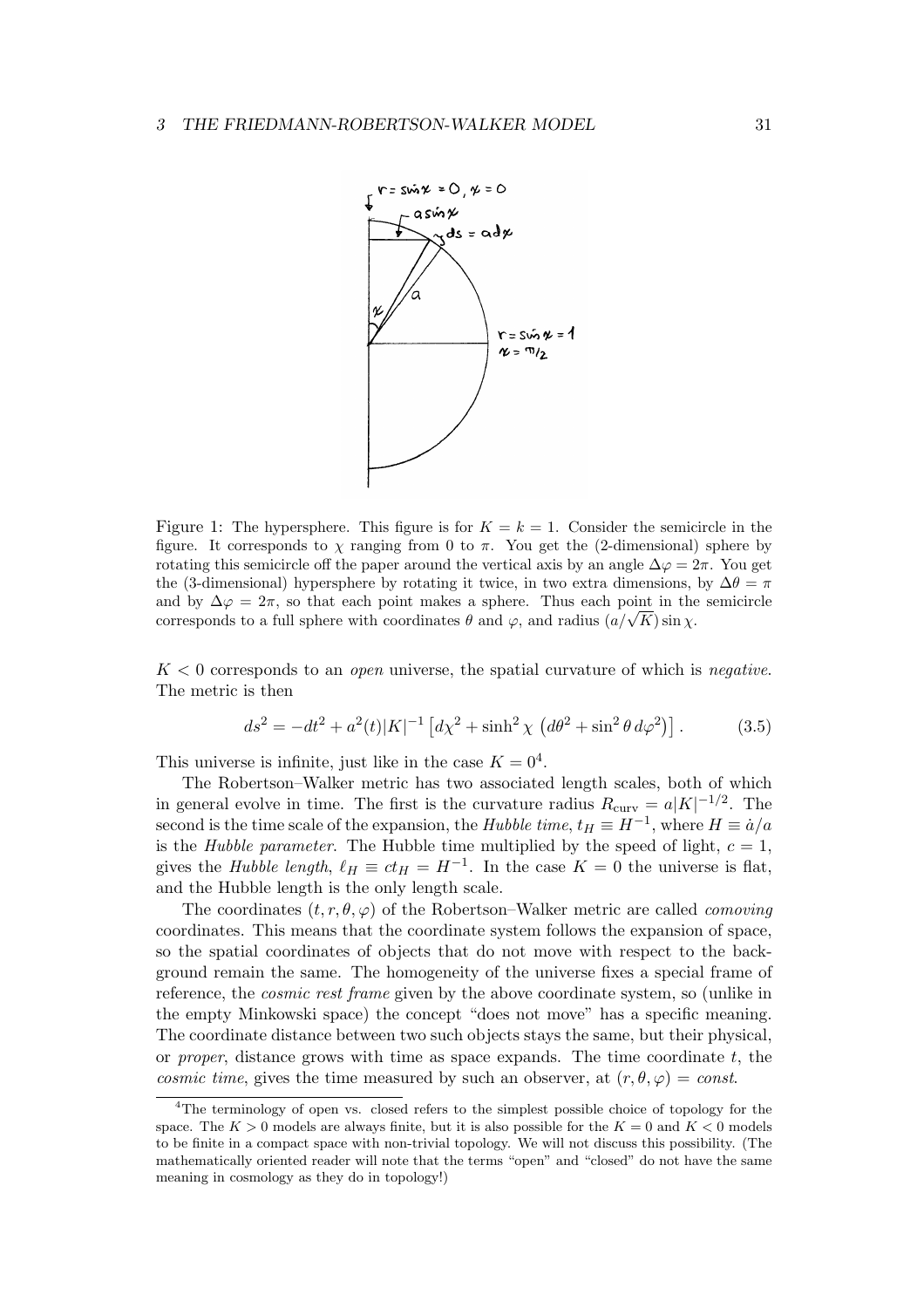It can be shown that expansion causes the motion of an object in free fall to slow down with respect to the comoving coordinate system. For nonrelativistic physical velocities we have

$$
v(t_2) = \frac{a(t_1)}{a(t_2)} v(t_1) . \tag{3.6}
$$

The velocity of a galaxy with respect to the background is called *peculiar velocity*<sup>5</sup> .

### 3.1.2 Conformal time

If we want the metric to remain isotropic, we cannot make coordinate transformations that mix the time coordinate with the spatial coordinates. However, just as we redefined the radial coordinate above, we can make redefinitions which involve only the time coordinate. In the comoving coordinates used above, the space part of the coordinate system is expanding with the expansion of the universe. It is often practical to change the time coordinate so that the "unit of time" (i.e. separation of time coordinate surfaces) also increases in time. The *conformal time* η is defined by

$$
d\eta \equiv \frac{1}{a(t)}dt, \qquad \text{or} \qquad \eta = \int_0^t \frac{dt'}{a(t')}.
$$
 (3.7)

If we choose the normalisation of  $a(t)$  such that  $K = \pm 1, 0$ , the metric can be written in a nice form as follows,

$$
ds^2 = a(\eta)^2(-d\eta^2 + d\chi^2 + \begin{Bmatrix} \sin^2 \chi \\ \chi^2 \\ \sinh^2 \chi \end{Bmatrix} d\Omega^2)
$$
 (3.8)

$$
= a(\eta)^2 \left(-\mathrm{d}\eta^2 + \mathrm{d}\chi^2 + \frac{1}{-k}\sinh^2\left[\sqrt{-k}\chi\right] \mathrm{d}\Omega^2\right) ,\qquad (3.9)
$$

where the cases in the curly brackets correspond, from top to bottom, to  $K = k =$ +1, 0, −1, and we have denoted  $r \equiv \chi$  in the case  $K = 0$ . This form is particularly suited to considering light propagation. We can choose the light propagation direction as radial, so  $d\theta = d\phi = 0$ , and the remaining part of the metric is conformal to the 1+1-dimensional Minkowski metric, in terms of  $\eta$  and  $\chi$ . The condition  $ds^2 = 0$ then leads simply to  $d\eta = \pm d\chi$ , and light rays travel in 45° angles in the coordinates  $(\eta, \chi)$ .

### 3.1.3 Redshift

As mentioned in chapter 1, redshift is one of the most important cosmological observables. Let us find how it is related to the spacetime geometry in the case of the FRW metric. Consider galaxy A. Light leaves the galaxy at time  $t_1$  with wavelength  $\lambda_1$  and arrives at galaxy O at time  $t_2$  with wavelength  $\lambda_2$ . It takes a time  $\delta t_1 = \lambda_1/c = 1/f_1$  to send one wavelength and a time  $\delta t_2 = \lambda_2/c = 1/f_2$  to receive one wavelength. Follow now the two light rays sent at times  $t_1$  and  $t_1+\delta t_1$  (see figure

<sup>5</sup>When there are perturbations, the split between the background and the perturbations is a delicate issue, and statements like "moving with respect to the background" have to be phrased carefully. We will discuss this a bit more in the second part of the course.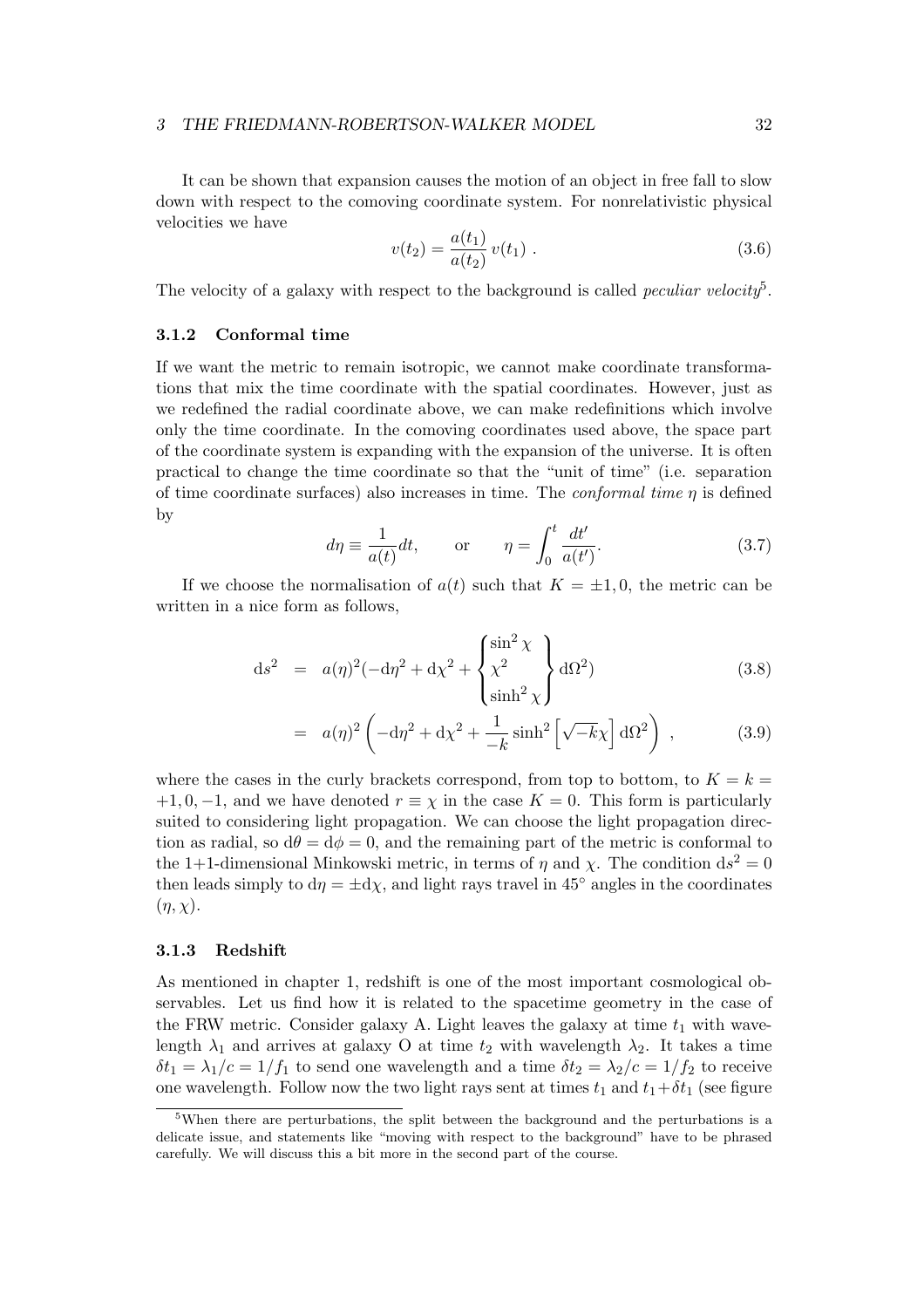

Figure 2: The two light rays to establish the redshift.

2). Since all directions are equivalent, we can choose the direction of propagation to be radial, so that  $d\theta = d\varphi = 0$ . Light follows *lightlike* geodesics for which

$$
ds^2 = 0 \tag{3.10}
$$

We thus have

$$
ds^{2} = -dt^{2} + a^{2}(t)\frac{dr^{2}}{1 - Kr^{2}} = 0
$$
\n(3.11)

$$
\Rightarrow \quad \frac{dt}{a(t)} = \frac{-dr}{\sqrt{1 - Kr^2}}.\tag{3.12}
$$

Integrating this, we get for the first light ray

$$
\int_{t_1}^{t_2} \frac{dt}{a(t)} = \int_0^{r_A} \frac{dr}{\sqrt{1 - Kr^2}},
$$
\n(3.13)

and for the second,

$$
\int_{t_1 + \delta t_1}^{t_2 + \delta t_2} \frac{dt}{a(t)} = \int_0^{r_A} \frac{dr}{\sqrt{1 - Kr^2}}.
$$
\n(3.14)

The right hand sides of the two equations are the same, since the sender and the receiver have not moved (they stay at  $r = r_A$  and  $r = 0$ ). Thus

$$
0 = \int_{t_1 + \delta t_1}^{t_2 + \delta t_2} \frac{dt}{a(t)} - \int_{t_1}^{t_2} \frac{dt}{a(t)} = \int_{t_2}^{t_2 + \delta t_2} \frac{dt}{a(t)} - \int_{t_1}^{t_1 + \delta t_1} \frac{dt}{a(t)} = \frac{\delta t_2}{a(t_2)} - \frac{\delta t_1}{a(t_1)},
$$
(3.15)

and the time to receive one wavelength is

$$
\delta t_2 = \frac{a(t_2)}{a(t_1)} \, \delta t_1. \tag{3.16}
$$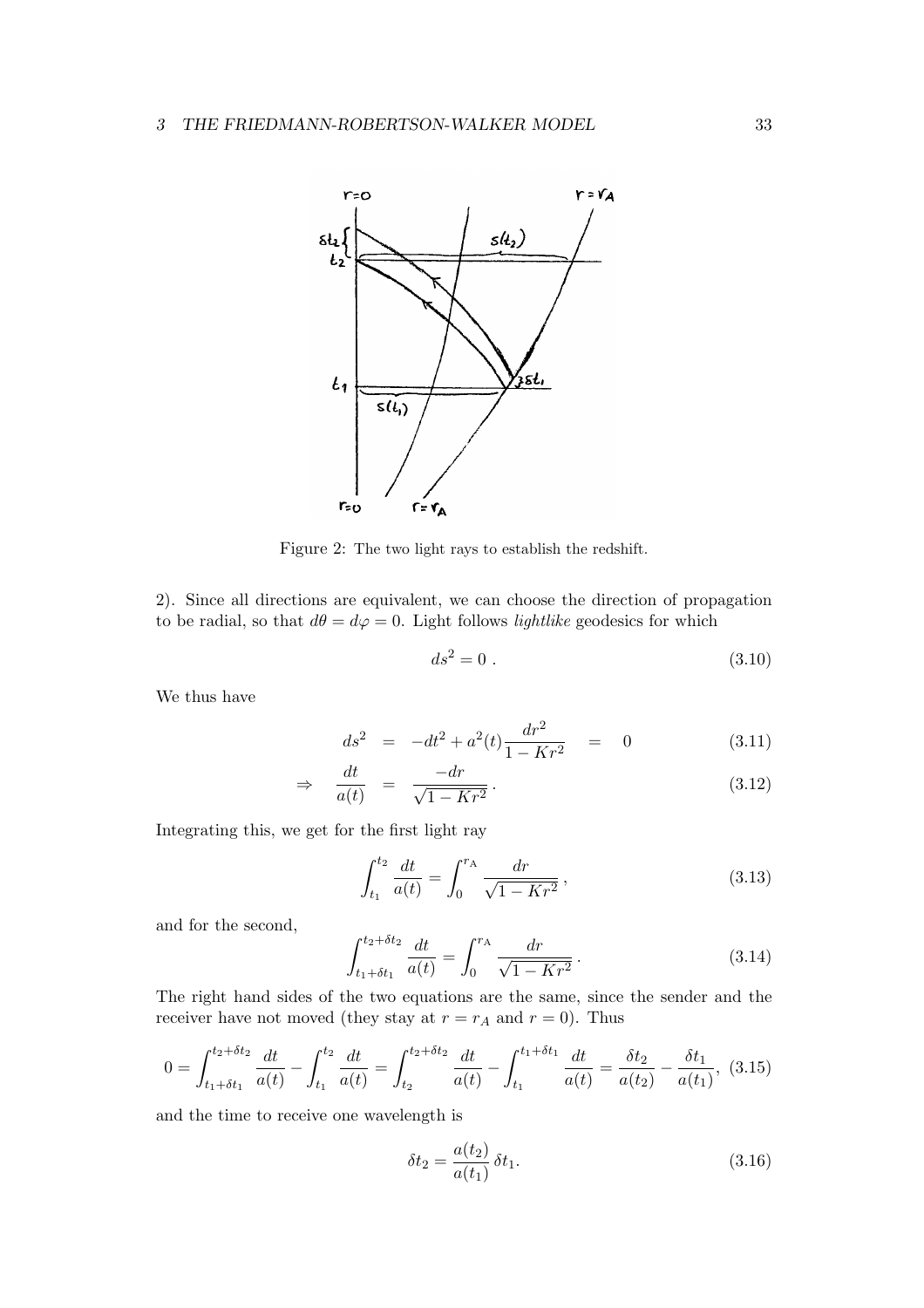#### 3 THE FRIEDMANN-ROBERTSON-WALKER MODEL 34

This derivation is even simpler when using the coordinates discussed in (3.1.2): it is then obvious that  $\delta \eta_2 = \delta \eta_1$ , from which the result (3.16) follows immediately.

As is clear from the derivation, this *cosmological time dilation* effect applies to observing any event taking place in galaxy A. As we observe galaxy A, we see everything happening in "slow motion", slowed down by the factor  $a(t_2)/a(t_1)$ , which is the factor by which the universe has expanded since the light (or any electromagnetic signal) left the galaxy. This effect can be observed e.g. in the light curves (flux as a function of time) of supernovae.

For the redshift we have the result

$$
1 + z \equiv \frac{\lambda_2}{\lambda_1} = \frac{\delta t_2}{\delta t_1} = \frac{a(t_2)}{a(t_1)} .
$$
 (3.17)

The result is simple: the wavelength expands with the universe. So the redshift tells us how much smaller the universe was when the light left the galaxy.

#### 3.1.4 Age-redshift relation

If we see a source at redshift  $z$ , how old was the universe when the light left the source? In the FRW universe we have

$$
dt = \frac{da}{\dot{a}} = \frac{da}{a}\frac{1}{H} = -\frac{dz}{1+z}\frac{1}{H} ,
$$
 (3.18)

where we have assumed that  $\dot{a} \neq 0$ , i.e. that  $a(t)$  is monotonic. The age of the universe at redshift  $z$  is then

$$
t(z) = \int_0^t dt' = \int_z^\infty \frac{dz'}{1+z'} \frac{1}{H(z')} ,
$$
\n(3.19)

where we have already used the knowledge that for realistic cosmological models, the universe has a finite age and that at the beginning  $a = 0$  (i.e.  $z = \infty$ ), and chosen the beginning of time as  $t = 0$ . Putting  $z = 0$  gives the present age of the universe,

$$
t_0 = \int_0^\infty \frac{\mathrm{d}z'}{1+z'} \frac{1}{H(z')} \ . \tag{3.20}
$$

Subtracting the two tells us for how long the photons have travelled to arrive at our detectors:

$$
\Delta t \equiv t_0 - t(z) = \int_0^z \frac{\mathrm{d}z'}{1 + z'} \frac{1}{H(z')} \ . \tag{3.21}
$$

Note that whereas time  $t$  is a coordinate whose origin is in the past (in usual cosmological models it is chosen to be at the beginning of the universe), the origin of the redshift is set to be today. Conceptually,  $t$  is just like Newtonian time, so it's simple to use. For example, if we discuss two different cosmological models, it is straightforward to compare them when the universe has the same age (assuming both have a beginning of time). In contrast, comparing them at the same redshift doesn't make sense unless you specify by which criteria you select 'today' in the two models. Observationally, however, it is difficult to determine the age of the universe, while it is easy to measure the redshift. The redshift is useful when it is expressed in relation to some quantities which are easier to measure than time, such as distances, to which we now turn.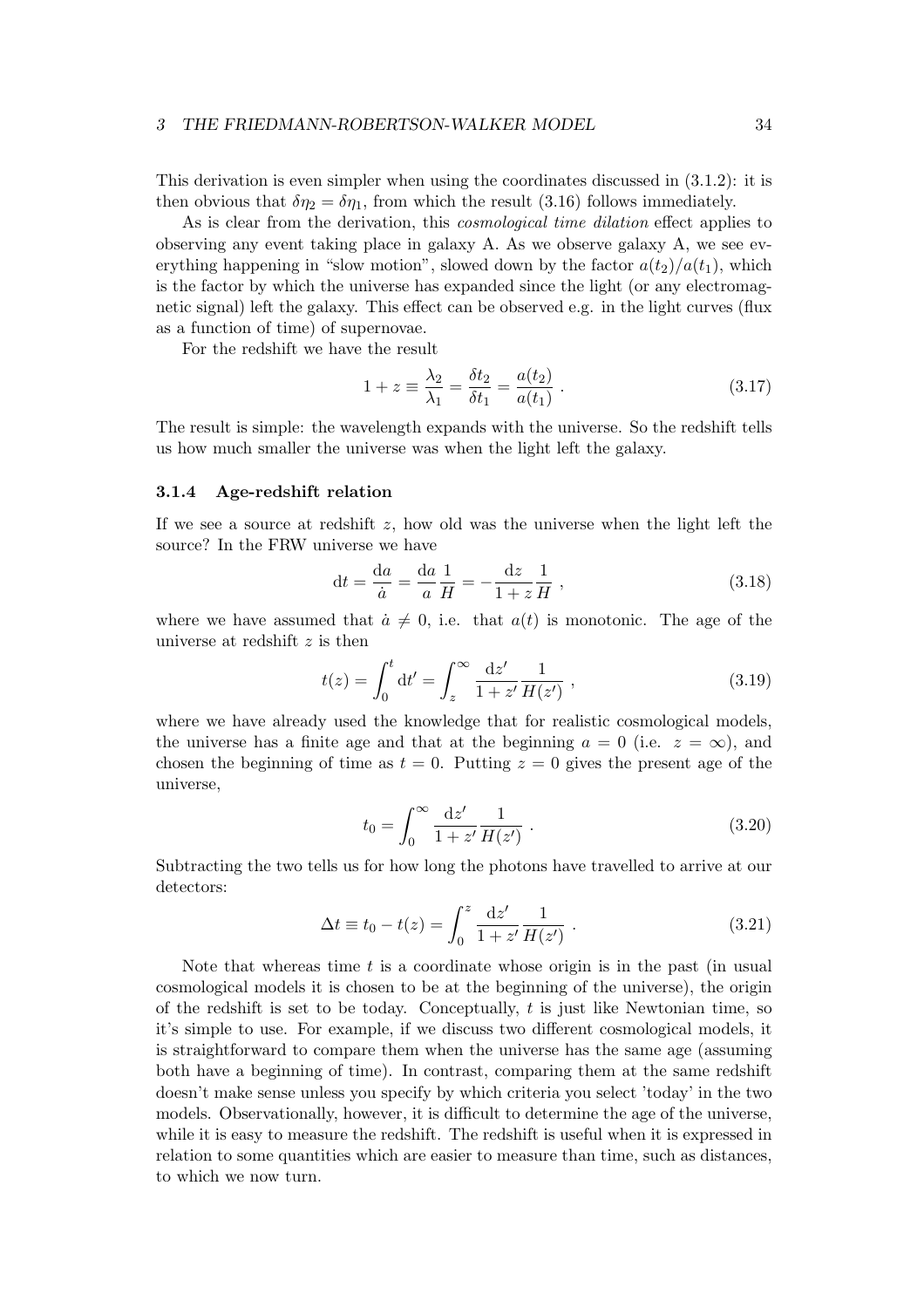#### 3.1.5 Angular diameter distance

Almost all cosmological observations are made along the past lightcone, and important observable quantities include, in addition to the redshift, the angular diameter and luminosity of objects. We want to use the FRW model to relate these observable quantities to parameters of the model, so that we can constrain the geometry of the universe with the observations. (As we will soon discuss, we can then also constrain the matter content of the universe.)

Suppose we have a set of *standard rulers*, objects that we know are all the same small size ds, observed at different redshifts. Their observed angular sizes  $d\theta(z)$  then give us the angular diameter distance as  $d_A(z) = ds/d\theta(z)$ , as discussed in chapter 2. This can then be compared to the *theoretical*  $d_A(z)$  for the FRW universe to find parameter values which give the best fit between observation and theory.

From the FRW metric, the proper distance corresponding to angle  $\theta$  is, from  $ds^2 = a^2(t)r^2 d\theta^2 \implies ds = a(t)r d\theta$ . We thus have

$$
d_A = a(t)r = \frac{1}{1+z}r \ . \tag{3.22}
$$

Now we have to relate the radial coordinate  $r$  to the observed redshift. As light travels on null geodesics, we have

$$
ds^{2} = -dt^{2} + a(t)^{2} \frac{dr^{2}}{1 - Kr^{2}} = 0
$$
  
\n
$$
\Rightarrow dt = -a(t) \frac{dr}{\sqrt{1 - Kr^{2}}}.
$$
\n(3.23)

Since we place the observer at the center, the radial coordinate for incoming light rays decreases as time increases, hence the minus sign. Integrating, we obtain

$$
\int_{t_1}^{t_0} \frac{dt}{a(t)} = \int_0^r \frac{dr}{\sqrt{1 - Kr^2}}
$$
\n
$$
= (-K)^{-1/2} \operatorname{arsinh}[(-K)^{1/2}r]
$$
\n
$$
= \begin{cases}\nK^{-1/2} \arcsin(K^{1/2}r) & K > 0 \\
r & K = 0 \\
|K|^{-1/2} \operatorname{arsinh}(|K|^{1/2}r) & K < 0\n\end{cases}
$$
\n(3.24)

To facilitate handling all three cases simultaneously, we define the function

$$
S_K(x) = \frac{1}{\sqrt{-K}} \sinh(\sqrt{-K}x) = \begin{cases} K^{-1/2} \sin(K^{1/2}x) & K > 0\\ x & K = 0\\ |K|^{-1/2} \sinh(|K|^{1/2}x) & K < 0 \end{cases}
$$
 (3.25)

In other words, the function  $\frac{1}{\sqrt{2}}$  $\frac{1}{-K}$  sinh( $\sqrt{-K}x$ ) is understood as the analytical continuation when K is positive, and as the limit of small K when  $K = 0$ . The inverse of this function is denoted  $S_K^{-1}(x)$ . Putting together (3.24) and (3.25), we have

$$
r = \frac{1}{\sqrt{-K}} \sinh\left(\sqrt{-K} \int_{t_1}^{t_0} \frac{dt}{a(t)}\right)
$$
  
= 
$$
\frac{1}{\sqrt{-K}} \sinh\left(\sqrt{-K} \int_0^z \frac{dz'}{H(z')}\right) ,
$$
 (3.26)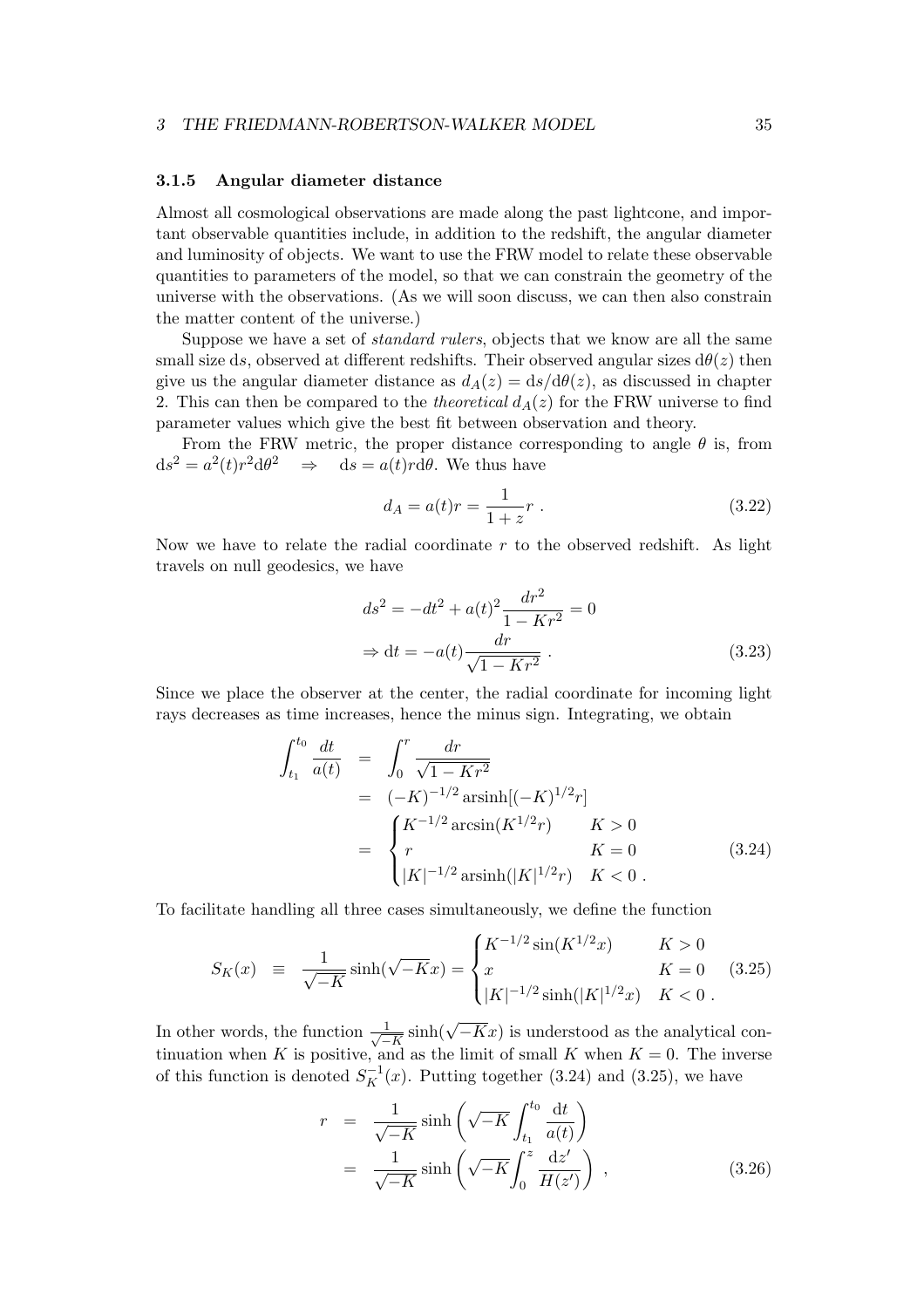#### 3 THE FRIEDMANN-ROBERTSON-WALKER MODEL 36

where we have on the second line used the relation (3.18).

Inserting (3.26) into (3.22), we finally obtain the angular diameter distance as a function of redshift:

$$
d_{A}(z) = (1+z)^{-1} S_{K} \left( \int_{0}^{z} \frac{dz'}{H(z')} \right)
$$
  
=  $(1+z)^{-1} \frac{1}{\sqrt{-K}} \sinh \left( \sqrt{-K} \int_{0}^{z} \frac{dz'}{H(z')} \right)$ . (3.27)

In the spatially flat case this reduces to

$$
d_A(z) = (1+z)^{-1} \int_0^z \frac{\mathrm{d}z'}{H(z')} \ . \tag{3.28}
$$

This relation tells us how distance scales in the FRW universe change because of the expansion of the universe. For a general FRW metric, the angular diameter distance depends only on the redshift, the coordinate curvature radius  $1/\sqrt{-K}$  and the integral over the inverse Hubble parameter. Note that if the universe expands very fast in the past (as is the case in the real universe), the contribution to the distance from early times becomes rapidly very small, because the length scales at early times were much smaller than today.

Because of the factor  $(1+z)^{-1}$ , the angular diameter distance is not necessarily monotonic in redshift, i.e. it may be that the distance to objects *decreases* above some redshift. This curious feature is present in realistic cosmological models, and can occur even if the spatial geometry is Euclidean (i.e.  $K = 0$ ). It is related to the fact that the angular diameter distance is defined along a lightlike direction in the non-Euclidean spacetime, not along a spatial slice (which may or may not be non-Euclidean).

#### 3.1.6 Luminosity distance

Recall that if the absolute luminosity of an object is  $L$  and the measured flux is  $F$ , its luminosity distance is

$$
d_L = \sqrt{\frac{L}{4\pi F}}.\t(3.29)
$$

Consider the situation in the FRW universe. The absolute luminosity can be expressed as:

$$
L = \frac{\text{number of photons emitted}}{\text{time}} \times \text{their average energy} = \frac{N_{\gamma} E_{\text{em}}}{t_{\text{em}}}.
$$
 (3.30)

If the observer is at a coordinate distance  $r$  from the source, the photons have at that distance spread over the area (recall that  $a(t_0) = 1$ )

$$
A = 4\pi r^2. \tag{3.31}
$$

The flux can be expressed as:

$$
F = \frac{\text{number of photons observed}}{\text{area} \cdot \text{time}} \times \text{their average energy} = \frac{N_{\gamma} E_{\text{obs}}}{t_{\text{obs}} A} \,. \tag{3.32}
$$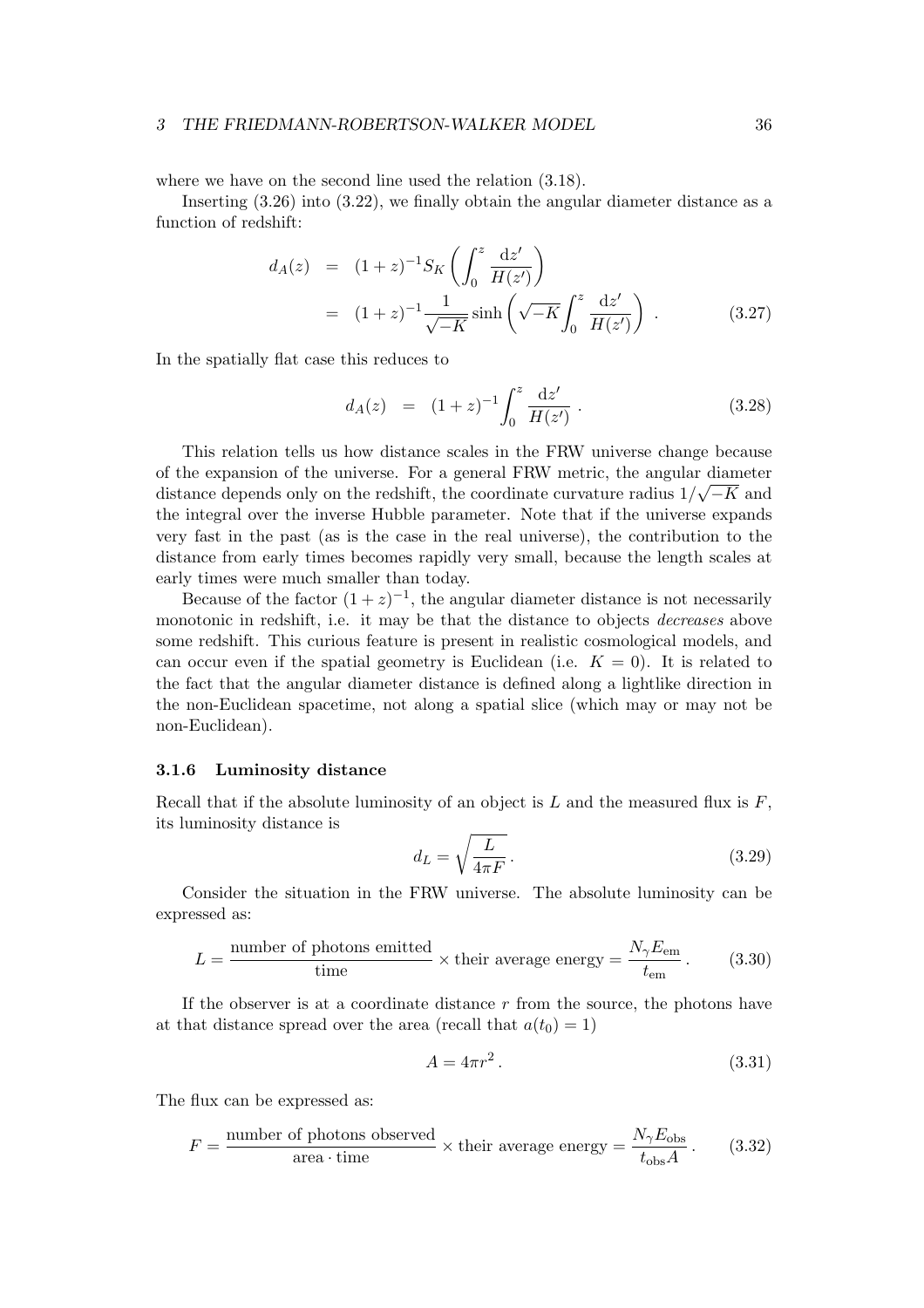The number of photons  $N_{\gamma}$  is conserved, but their energy is redshifted,  $E_{\rm obs}$  =  $E_{\rm em}/(1+z)$ . Also, if the source is at redshift z, it takes a factor  $1+z$  longer to receive the photons  $\Rightarrow$   $t_{\text{obs}} = (1 + z)t_{\text{em}}$ . Thus,

$$
F = \frac{N_{\gamma} E_{\rm obs}}{t_{\rm obs} A} = \frac{N_{\gamma} E_{\rm em}}{t_{\rm em}} \frac{1}{(1+z)^2} \frac{1}{4\pi r^2} .
$$
 (3.33)

We thus have

$$
d_{L} = \sqrt{\frac{L}{4\pi F}} = (1+z)r
$$
  
=  $(1+z)^{2}d_{A}(z)$   
=  $(1+z)\frac{1}{\sqrt{-K}}\sinh\left(\sqrt{-K}\int_{0}^{z}\frac{dz'}{H(z')}\right)$ , (3.34)

where we have used  $(3.22)$  and  $(3.27)$ . Compared to the angular diameter distance  $d_A(z)$ , there are two extra factors of  $1 + z$ . One-half comes from the redshift of photon energy, one-half from cosmological time dilation in receiving the emitted photons, and one from the change in the area element. (As we mentioned in chapter 2, this relation holds for a general spacetime, not just for the FRW universe; however, proving the general case is more complicated.)

### 3.1.7 Proper distance

As discussed in chapter 2, the only cosmological distances we can measure are those defined along lightlike curves. However, spacelike distances are still theoretically interesting. In particular, the proper distance of an object is a useful quantity: this is the size of an object (more generally, distance between two points) in the rest frame of that object (more generally, at a surface of constant cosmic time). In practice, objects do not move perfectly uniformly. However, deviations from the mean flow are small,  $v < 10^{-3}$  (recall that  $c = 1$ , so  $10^{-3} = 3000 \text{ km/s}$ ), so effects like Lorentz contraction and time dilation are small.

Proper distance is defined as the physical distance measured on a slice of constant time. If we consider the proper distance between galaxy O and galaxy A, we can without loss of generality choose the direction between them to be radial and set O to be at the origin  $r = 0$  and A to be at the radial coordinate  $r_A$ . The distance interval is given by

$$
ds^{2} = a(t)^{2} \frac{dr^{2}}{1 - Kr^{2}} , \qquad (3.35)
$$

so the proper distance is

$$
dP = \int_0^A ds
$$
  
=  $a(t) \int_0^{r_A} \frac{dr}{\sqrt{1 - Kr^2}}$   
=  $a(t)S_K^{-1}(r)$ . (3.36)

The distance between two points which are fixed in the comoving coordinates grows proportionally to the scale factor as the universe expands, like we would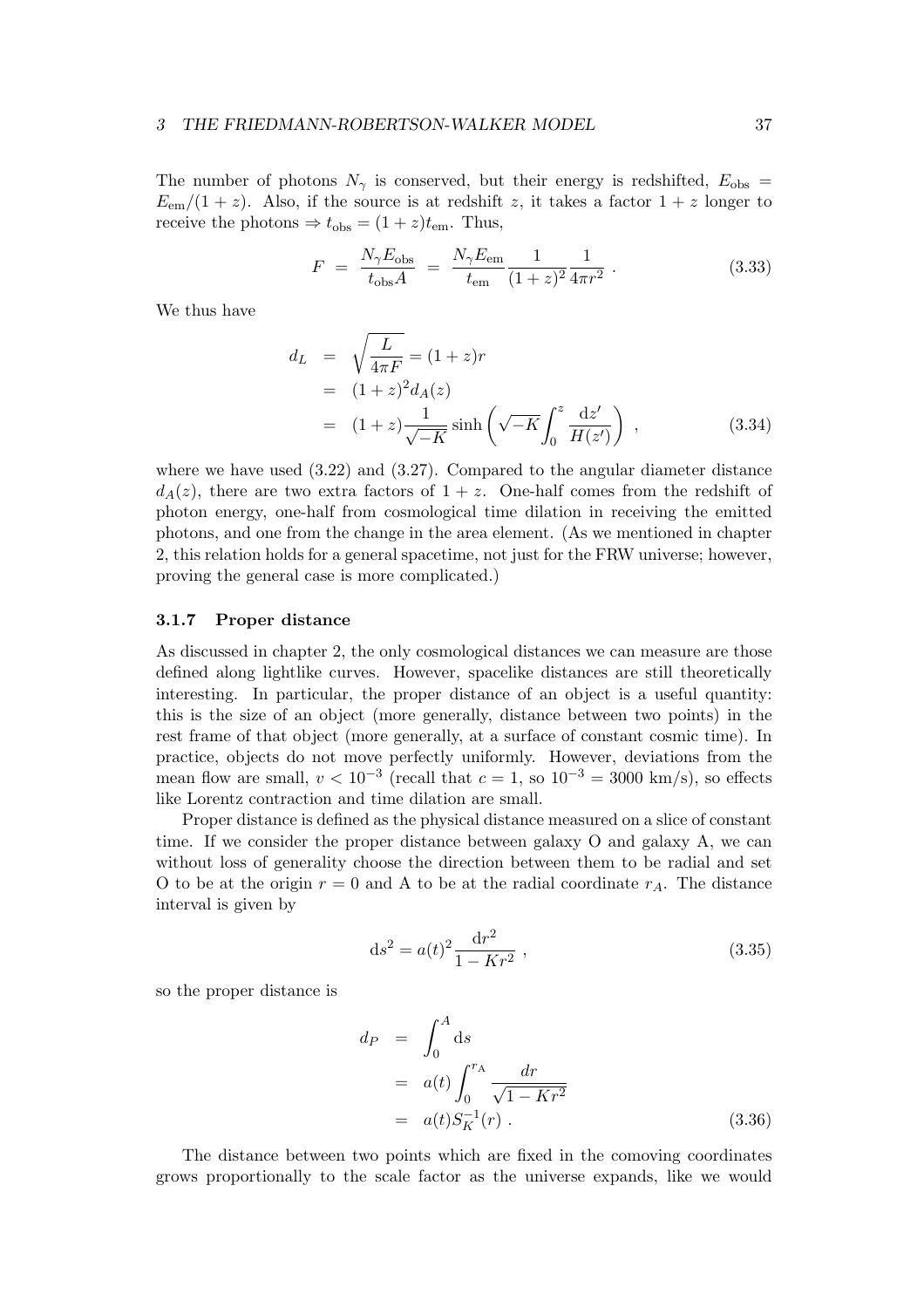expect. Note that in terms of the  $\chi$ -coordinates (3.8), the proper distance is simply  $d_P = a(t)\chi$ . (In that case the non-Euclidean aspects of the spatial geometry are shuffled to the angular part, whereas in the r-coordinates they are put into the radial part of the metric.)

In cosmology, it is common to use the *comoving distance*, which just means the physical distance to redshift z scaled by the difference between the scale factor at then and now. So if we have some distance measure  $d(z)$ , the corresponding comoving distance, denoted  $d^{c}(z)$ , is  $d^{c}(z) = (1+z)d(z)$ . The idea is that it is easier to compare objects from different eras if we discuss them in terms of the distance they would now span. For example, the sound horizon of the photon-baryon plasma at the time of last scattering when the universe was about 380 000 years old is  $r_s \approx 0.13$  Mpc, whereas the comoving sound horizon is  $(1 + z_*)r_s \approx 140$  Mpc, where  $1 + z_* \approx 1090$  is the redshift of the last scattering surface. This is especially convenient for the comoving proper distance, which remains constant in time,

$$
d_P^c = (1+z)d_P = S_K^{-1}(r) .
$$
\n(3.37)

The relation  $(3.36)$  shows how the coordinate r is related to the physical distance  $d_P$ 

$$
r = S_K(d_P/a) = S_K(d_P^c) \ . \tag{3.38}
$$

The radial coordinate  $r$  does not give the physical distance, but nevertheless has a clear physical interpretation. The physical distance to an object at coordinate r is  $d_P$ , the length of the circle with physical radius  $d_P (t, r)$  is  $2\pi a(t)r$  and its surface area is  $4\pi a(t)^2 r^2$ , as can be immediately verified from the FRW metric (3.1).

The functions  $S_K$  and  $S_K^{-1}$  convert between two natural length measures of a FRW universe: the proper distance measured along the radial line (i.e. the *proper radius*) and the area distance measured along the surface of a sphere. The fact that these quantities do not agree is a reflection of the fact that the space is non-Euclidean. In the flat case with  $K = 0$ , we have simply  $S_K(x) = x$ , as the space is Euclidean. In this case the only relativistic effect is the stretching of space.

In addition to the straightforward issue of proper distance as a function of time as measured on the spacelike slice, we can ask the following slightly more involved question: if we see (along a null geodesic) a galaxy at redshift z, what is the proper distance (along the spacelike slice) to the galaxy today? Here we assume that the galaxy is at rest in the comoving frame (i.e. we neglect peculiar velocities) and still exists today. (In fact, we cannot know what has happened to the galaxy since the light left it.)

From (3.22), (3.27) and (3.36) we have for the proper distance to object that emitted light at time  $t_1$ , as measured at time  $t$ :

$$
d_P(t_1, t) = a(t) S_K^{-1}(d_A/a)
$$
  
=  $a(t) \int_{t_1}^t \frac{dt'}{a(t')}$   
=  $(1+z)^{-1} \int_z^{z_1} \frac{dz'}{H(z')}$ , (3.39)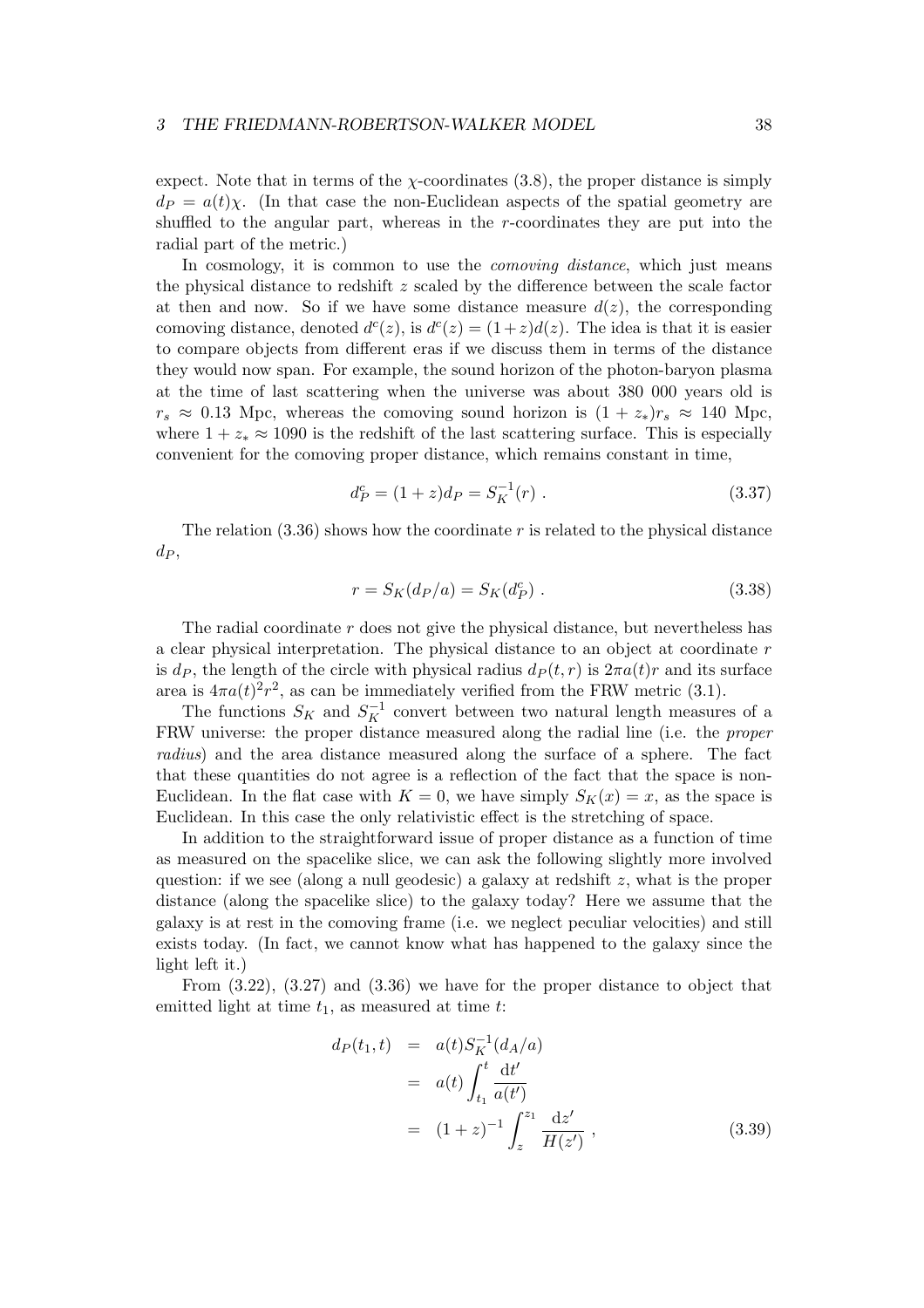

Figure 3: Calculation of the proper distance.

Note that this result is independent of spatial curvature. So the proper distance to redshift z today is

$$
d_P(z) = \int_0^z \frac{dz'}{H(z')} \; . \tag{3.40}
$$

As the distance in (3.40) is defined today, it makes no difference whether it is comoving or not. The longest distance (as measured along the spatial slice) from which it has been possible to receive signals at time t is called the *horizon distance*  $d_{\text{hor}}$  at time t, or simply the horizon. (Sometimes the name horizon is also used for the spherical shell with proper radius  $d_{\text{hor}}$  centred on the observer.) We get it by putting  $t_1 = 0$ , or equivalently  $z = \infty$  (as  $a(0) = 0$ ) in (3.39),

$$
d_{\text{hor}}(t) = a(t) \int_0^t \frac{\mathrm{d}t'}{a(t')} = (1+z)^{-1} \int_z^\infty \frac{\mathrm{d}z'}{H(z')}
$$
  
\n
$$
\Rightarrow d_{\text{hor}}^c(t) = \int_0^t \frac{\mathrm{d}t'}{a(t')} = \int_z^\infty \frac{\mathrm{d}z'}{H(z')} .
$$
 (3.41)

We get the horizon distance today by putting  $t = t_0$  or  $z = 0$  in the above.

There are actually a few different concepts in cosmology called the horizon. The one given above is the *particle horizon*, and it indicates the maximum distance from which we can in principle have received any information up to now. Another horizon concept is the *event horizon*, which is related to how far the light can travel in the future. (More precisely, the event horizon is the boundary of the region, if any, from which the observer can never receive any signals, even infinitely far into the future.) The *Hubble distance* H−<sup>1</sup> is also often referred to as the horizon (especially when one talks about *subhorizon* and *superhorizon* distance scales, as we will do in the second part of the course). For realistic cosmological models without inflation, the particle horizon and the Hubble distance are (in the late universe) of the same order of magnitude, they differ only by a factor of order unity. Inflation changes this dramatically, as we will see in the second part of the course.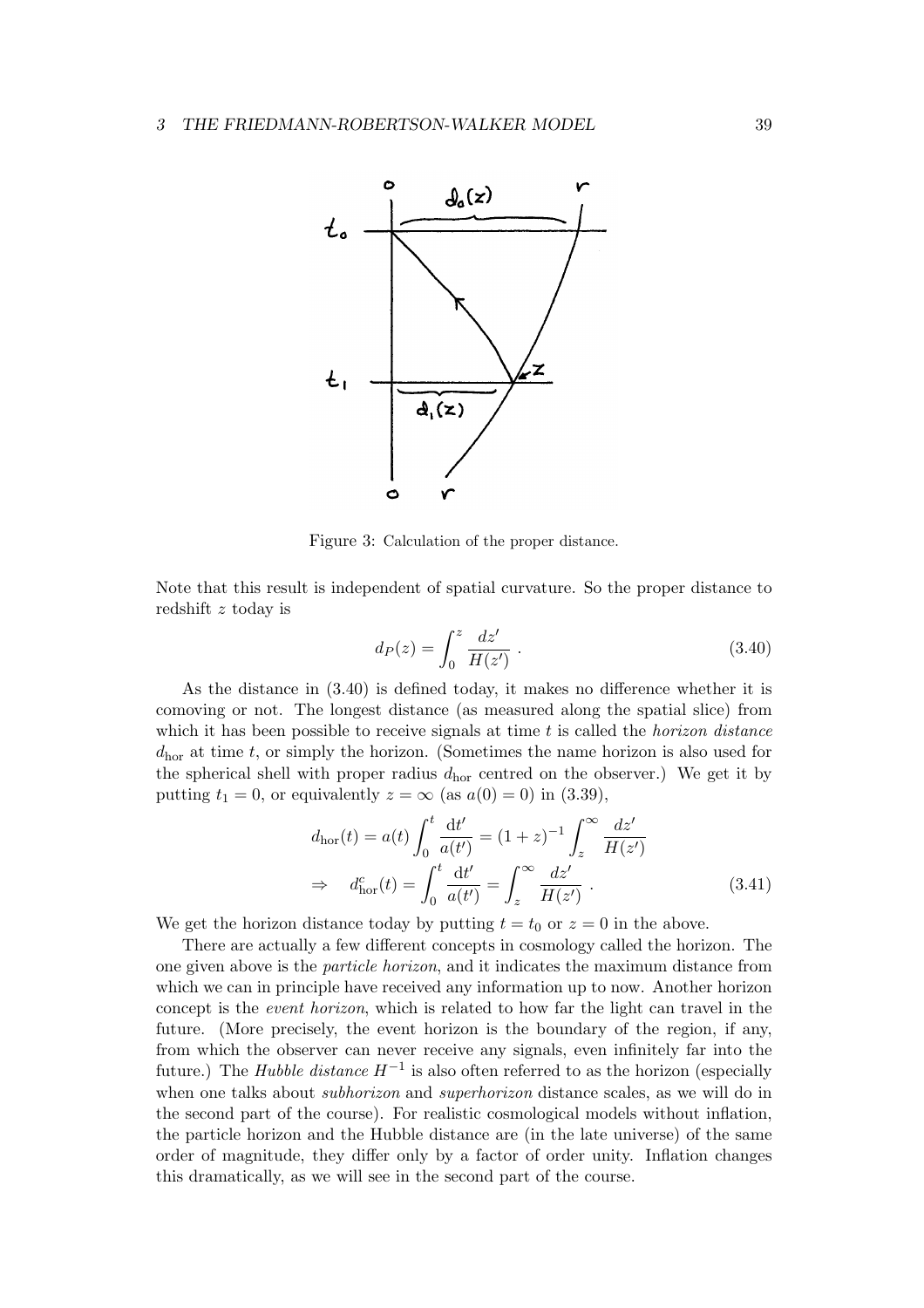### 3.1.8 The Hubble law

In chapter 2 we discussed the Hubble law, which is a redshift-distance relationship is linear for small redshifts,  $z = H_0 d$ . Given the different measures of distance (and we can define new distance measures simply by multiplying  $d_A$  with any power of  $(1 + z)$ , the question arises what is the distance that we have in this relation?

The answer is that for small redshifts, all of the above distance measures agree. From (3.27), (3.34) and (3.39) we get

$$
d_A \simeq d_L \simeq d_P \simeq H_0^{-1} z \tag{3.42}
$$

for  $z \ll 1$ . For redshifts that are not small, the relation between the distance and the redshift is more complicated, as shown by (3.27), (3.34) and (3.39). We need to know not just the present value  $H_0$ , but the function  $H(z)$  all the way to the redshift of the source (in the case of the angular diameter distance and the luminosity distance, we also need the spatial curvature). The function  $H(z)$  is determined by the matter content according to the dynamics of general relativity, to which we now turn.

### 3.2 Dynamics

### 3.2.1 The Friedmann equations

The considerations thus far have been purely geometrical and kinematical. In order to find how the scale factor  $a(t)$  evolves, we need to consider the equations of motion, given by the Einstein equation. The Robertson–Walker metric of (3.1) has the components

$$
g_{\mu\nu} = \begin{bmatrix} -1 & 0 & 0 & 0 \\ 0 & \frac{a^2}{1 - Kr^2} & 0 & 0 \\ 0 & 0 & a^2r^2 & 0 \\ 0 & 0 & 0 & a^2r^2\sin^2\theta \end{bmatrix} .
$$
 (3.43)

Calculating the Einstein tensor from this metric gives

$$
G^0_{\ 0} \ = \ -3\frac{\dot{a}^2}{a^2} - 3\frac{K}{a^2} \tag{3.44}
$$

$$
G^{i}_{\;j} \;\; = \;\; -\left(2\frac{\ddot{a}}{a} + \frac{\dot{a}^{2}}{a^{2}} + \frac{K}{a^{2}}\right)\delta_{ij} \tag{3.45}
$$

$$
G_{0i} = 0. \t\t(3.46)
$$

From the symmetry of the spacetime it follows that the energy-momentum tensor has the perfect fluid form,

$$
T^{\mu}{}_{\nu} = \begin{bmatrix} -\rho & 0 & 0 & 0 \\ 0 & p & 0 & 0 \\ 0 & 0 & p & 0 \\ 0 & 0 & 0 & p \end{bmatrix} , \qquad (3.47)
$$

where  $\rho$  is the energy density and  $p$  is the pressure. Homogeneity implies that they only depend on time,  $\rho = \rho(t)$ ,  $p = p(t)$ .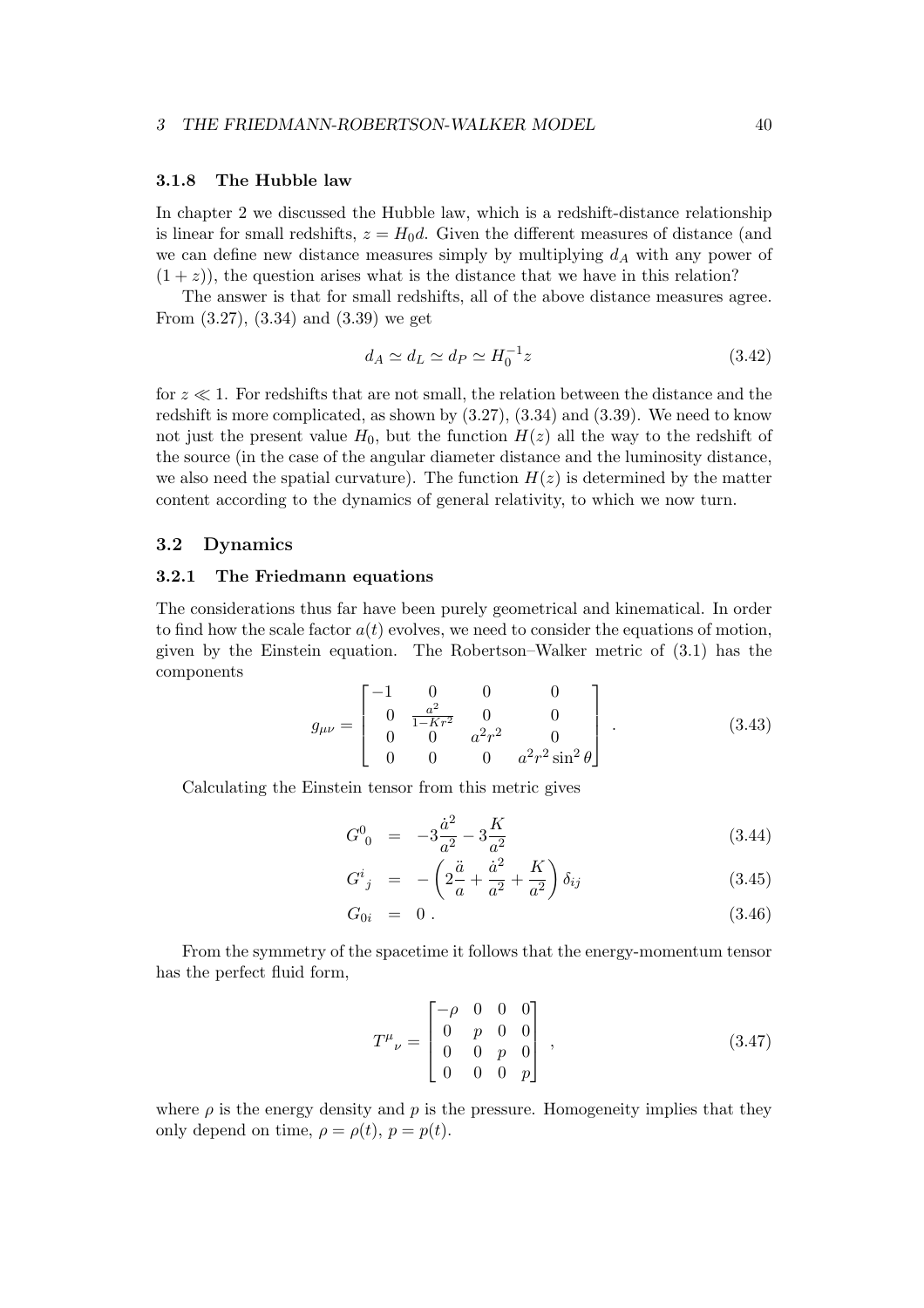#### 3 THE FRIEDMANN-ROBERTSON-WALKER MODEL 41

In general, the Einstein equation  $G_{\alpha\beta} + \Lambda g_{\alpha\beta} = 8\pi G_{\rm N} T_{\alpha\beta}$  is a non-linear system of ten partial differential equations. In the case of the FRW universe, it reduces to two ordinary non-linear differential equations:

$$
3\frac{\dot{a}^2}{a^2} + 3\frac{K}{a^2} = 8\pi G_N \rho + \Lambda \tag{3.48}
$$

$$
-2\frac{\ddot{a}}{a} - \frac{\dot{a}^2}{a^2} - \frac{K}{a^2} = 8\pi G_N p - \Lambda . \qquad (3.49)
$$

This pair of equations can be rearranged as

$$
3\frac{\dot{a}^2}{a^2} + 3\frac{K}{a^2} = 8\pi G_N \rho + \Lambda \tag{3.50}
$$

$$
3\frac{\ddot{a}}{a} = -4\pi G_{\rm N}(\rho + 3p) + \Lambda \tag{3.51}
$$

These are called the *Friedmann equations*. The expression "Friedmann equation" in the singular refers to (3.50).

The general relativity version of energy and momentum conservation, energymomentum continuity, follows from the Einstein equation. In the present case this becomes the *energy continuity equation* (sometimes this is considered to be one of the Friedmann equations)

$$
\dot{\rho} = -3(\rho + p)\frac{\dot{a}}{a} \tag{3.52}
$$

Since the symmetry of the situation forbids fluid flow in the spatial directions, the equation corresponding to momentum conservation is satisfied identically. (Exercise: Derive (3.52) from the Friedmann equations.)

In fact, (3.52) is not a conservation equation for the energy. Rather, it shows how the energy density evolves as the universe expands. We can rewrite (3.52) as

$$
p = -\frac{1}{3H} \frac{1}{a^3} \frac{d(a^3 \rho)}{dt}
$$
  
= 
$$
-\frac{d(a^3 \rho)}{d(a^3)}.
$$
 (3.53)

If the pressure is zero, the energy contained in a volume remains constant as the universe expands or contracts. If the pressure is positive, the total amount of energy decreases with the expansion of the universe (and increases if the universe contracts). If the pressure is negative, the opposite happens: the energy of an expanding universe increases. We can compare (3.53) with the first law of thermodynamics,

$$
TdS = dU + pdV - \sum_{i} \mu_i dN_i , \qquad (3.54)
$$

where T is the temperature, S is the entropy, U is the internal energy, V is volume and  $\mu_i$  and  $N_i$  are chemical potential and particle number for particle species i. We see that the energy density in a FRW universe changes like the energy density of a gas which expands or contracts adiabatically and has constant particle number. However, while pressure has a kinematical interpretation in the statistical physics of a gas of particles, the quantity p appearing in  $(3.53)$  is more general. The pressure of matter which consists of a gas of (almost) free particles is always positive, but other forms of matter (such as coherent scalar fields or topological defects) can have negative pressure. (We will come back to this soon.)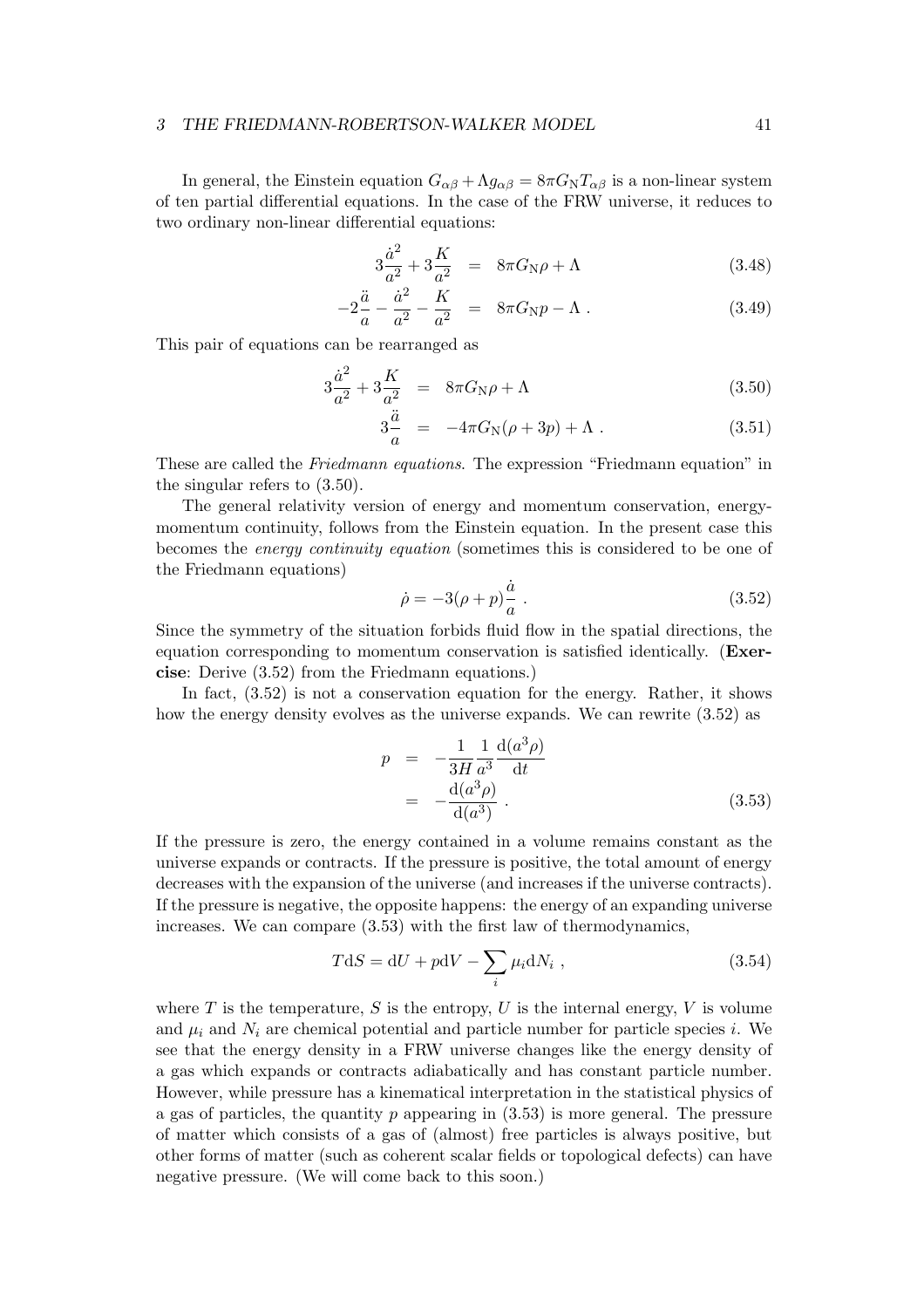## 3.2.2 Critical density

The Hubble parameter  $H(t)$  gives the expansion rate of the universe. Its present value  $H_0$  is the *Hubble constant*. The dimension of H is 1/time, or equivalently 1/distance. In the time interval dt a distance gets stretched by a factor of  $1 + Hdt$ (a distance  $L$  grows with velocity  $HL$ ). The Friedmann equation (3.50) connects the three quantities, the density  $\rho$  (here we include the cosmological constant in the energy density; see section 3.2.4), the spatial curvature  $K/a^2$ , and the expansion rate  $H$  of the universe,

$$
3H^2 = 8\pi G_N \rho - 3\frac{K}{a^2} \,. \tag{3.55}
$$

Dividing by  $3H^2$ , we have

$$
1 = \frac{8\pi G_{\rm N}\rho}{3H^2} - \frac{K}{(aH)^2}
$$
  

$$
\equiv \Omega + \Omega_K , \qquad (3.56)
$$

where we have defined the *density parameters*

$$
\Omega(t) \equiv \frac{8\pi G_{\rm N}\rho}{3H^2} \n\Omega_K(t) \equiv -\frac{K}{(aH)^2} .
$$
\n(3.57)

Another often used quantity is the *critical density* defined as

$$
\rho_c(t) \equiv \frac{3H(t)^2}{8\pi G_N} \tag{3.58}
$$

The critical density is the energy density that a spatially flat universe that expands with the rate  $H(t)$  would have. So the critical density changes as the universe evolves and the Hubble parameter changes. Often in cosmology the word critical density is used to refer just to the present value. We always use the subscript 0 when referring to the present value:

$$
\rho_{c0} \equiv \rho_c(t_0) = \frac{3H_0^2}{8\pi G_N} \,, \tag{3.59}
$$

so we have

$$
\Omega(t) \equiv \frac{\rho(t)}{\rho_c(t)} \; . \tag{3.60}
$$

Positive curvature contributes to the Hubble rate with a negative sign and negative curvature with a positive sign, as (3.50) shows. In other words, if we measure that the density of the universe is  $\rho$  and the critical density is  $\rho_c$  (i.e. the Hubble parameter is  $H$ ), we can make the following conclusion about the spatial curvature:

$$
\rho < \rho_c \qquad \Leftrightarrow \quad \Omega < 1 \Leftrightarrow \quad K < 0 \tag{3.61}
$$

$$
\rho = \rho_c \qquad \Leftrightarrow \quad \Omega = 1 \Leftrightarrow \quad K = 0 \tag{3.62}
$$

$$
\rho > \rho_c \qquad \Leftrightarrow \quad \Omega > 1 \Leftrightarrow \quad K > 0 \; . \tag{3.63}
$$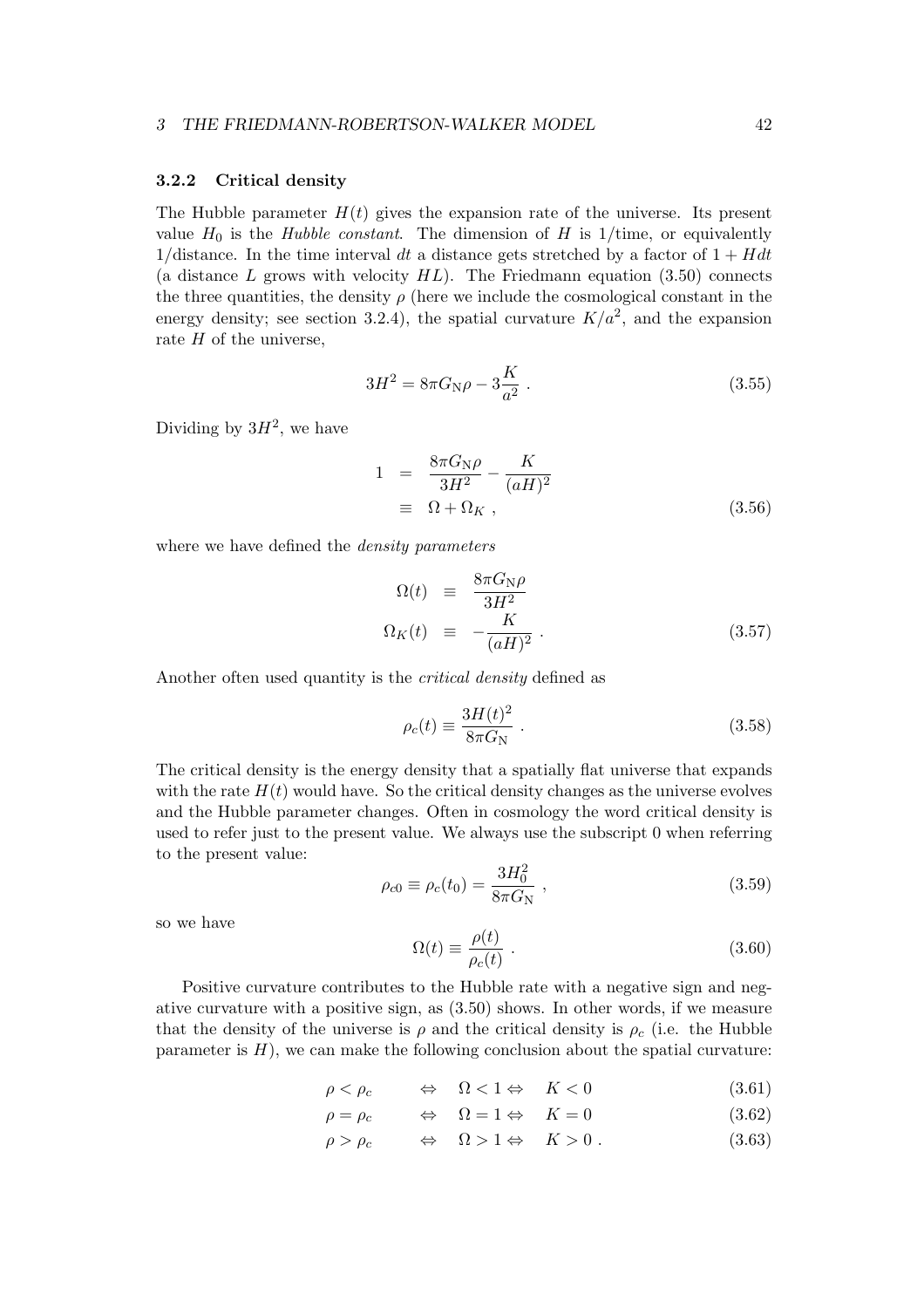Thus  $\Omega = 1$  implies that the universe is spatially flat,  $\Omega < 1$  implies that spatial curvature is negative and  $\Omega > 1$  that spatial curvature is positive. The Friedmann equation can be written as

$$
\Omega(t) = 1 + \frac{K}{a(t)^2 H(t)^2} = 1 + \left(\frac{\ell_H}{R_{\text{curv}}}\right)^2 , \qquad (3.64)
$$

where  $\ell_H$  is the Hubble length and  $R_{\text{curv}}$  is the curvature radius. If  $\Omega < 1$  (or  $> 1$ ) at some instant of time, it will stay that way (since K is constant). And if  $\Omega = 1$ , it will stay constant,  $\Omega = \Omega_0 = 1$ . Observations show that the density of the universe today is close to critical,  $\Omega_0 \approx 1$ .

#### 3.2.3 Matter components

In the two Friedmann equations (3.50) and (3.51), there are three unknowns,  $a(t)$ ,  $\rho(t)$  and  $p(t)$ . We can also consider a system of three equations, with (3.52) added to the mix, but in that case only two are independent. The system is underdetermined, reflecting the fact that different matter components affect the expansion rate differently, and we need to specify which kind of matter there is in the universe. In order to close the system, it is enough to give the relation between pressure and the energy density: we can then solve for the energy density from (3.52) or (3.53) and insert the solution to (3.50) and integrate.

The relation between the pressure and the energy density is called the *equation of state*. In cosmology, this term refers specifically to the combination  $p/\rho$ . The simplest equations of state are *barotropic*, which means that the pressure is a function of the energy density,  $p(\rho)$ . (Scalar fields, for which the equation of state is not barotropic, will be important in the second part of the course.) The simplest possibilities are the following:

- Matter. The term "matter" refers to a form of matter for which the pressure is zero  $p = 0$ , or at least negligible,  $|p| \ll \rho$ . Such a form of matter is also called "dust". (The name "dust" is more common in a pure general relativity context than in cosmology.) This is the case for a gas of free non-relativistic particles, where the energy density is dominated by the mass. The relation (3.53), shows that  $d(\rho a^3)/dt = 0$ , or  $\rho \propto a^{-3}$ .
- Radiation. The term "radiation" refers to matter for which the pressure is (exactly or very closely)  $1/3$  of the energy density,  $p = \frac{1}{3}$  $\frac{1}{3}\rho$ . This is the case for a gas of free ultrarelativistic particles, for which the energy density is dominated by the kinetic energy (i.e. the momentum is much bigger than the mass). In particular, this always holds for massless particles such as photons. From (3.53), we get  $d(\rho a^4)/dt = 0$ , in other words  $\rho \propto a^{-4}$ .
- Vacuum energy. For vacuum energy the energy density does not change in time,  $\rho = constant$ . From (3.52) it follows that the pressure is very negative,  $p = -\rho$ . (This type of matter is, a bit misleadingly, also called the cosmological constant; see section 3.2.4 below.) Thus, positive vacuum energy corresponds to negative vacuum pressure. The total amount of energy increases proportional to the volume of space (because there is more space, and a constant amount of energy per volume everywhere).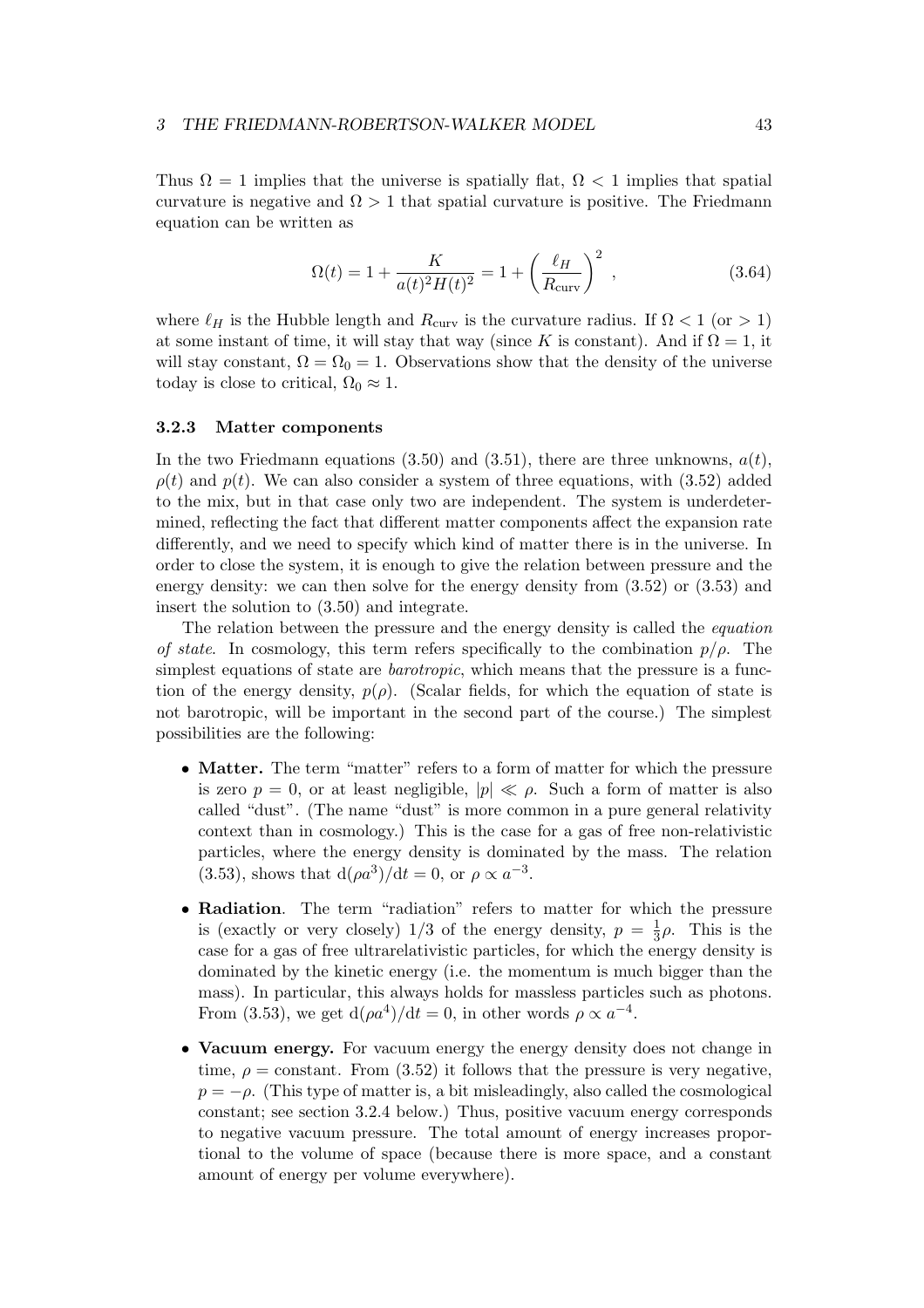#### 3 THE FRIEDMANN-ROBERTSON-WALKER MODEL 44

The universe contains non-relativistic matter in the form or ordinary, baryonic matter (i.e. atoms, ions and electrons) as well as (most probably) *dark matter*, which is (practically) pressureless, weakly interacting and extremely cold. Dark matter is usually thought to consist of a gas of a new heavy particles. We will discuss dark matter in more detail in chapter 7, at the end of the first part of the course. There is also radiation, most importantly in the form of the cosmic microwave background, which is a remnant of the radiation that used to dominate the expansion of the universe. In addition, there are neutrinos, which behaved like radiation in the early universe but now behave like matter. This happens for all particles which are not strictly massless: the kinetic energy falls with the expansion of the universe, so that at some point the mass starts dominating the particle energy. In chapters 4 and 5 we discuss in detail how different particle species behave as radiation in the early universe when it is very hot, but as the universe cools, the massive particles change from being ultrarelativistic (radiation) to being nonrelativistic (matter). During the transition period the pressure due to that particle species falls from  $p = \rho/3$ to  $p \approx 0$ . In this chapter, we focus on the late universe, when it is sufficient to divide matter into dust  $(p \approx 0)$  and radiation  $(p \approx \rho/3)$ , without worrying about the transitions. (Neutrinos may undergo the transition quite late –the neutrino masses are not precisely known– but their contribution to the total energy budget is negligible at late times, so we can skip this detail.)

We have mentioned that the present observational data cannot be explained in terms of known particles (or hypothetical particles with similar properties), general relativity and the FRW metric. One of the three assumptions –known forms of matter, general relativity and the approximation of homogeneity and isotropy– is then wrong. Sticking to the FRW metric and general relativity, the observations indicate that the expansion of the universe has accelerated during the past few billion years. From (3.51) we see that this requires (in the context of general relativity and the FRW metric) an energy component with negative pressure, *dark energy*. It is called *dark* since it has not been observed to emit or absorb light, and *energy*, since the name "dark matter" was already taken (though "dark pressure" might be more appropriate!). The simplest possibility for dark energy is just the cosmological constant (vacuum energy), which generates repulsive gravity, leading to accelerated expansion which fits the data in detail. Therefore we shall carry on our discussion assuming three energy components: matter, radiation, and vacuum energy. We will later comment on how much observations constrain the equation of state of dark energy, if it is not vacuum energy.

If the universe contains these three energy components, we can arrange (3.50) into the form

$$
3\frac{\dot{a}^2}{a^2} = 8\pi G_N \rho_{r0} a^{-4} + 8\pi G_N \rho_{m0} a^{-3} - 3Ka^{-2} + \Lambda,
$$
 (3.65)

where  $\rho_{r0}, \rho_{m0}, a_0, K$ , and  $\Lambda$  are constants.<sup>6</sup> The four terms on the right hand side are due to radiation, matter, spatial curvature, and vacuum energy, respectively. As the universe expands (a grows), different components on the right hand side become important at different times. The universe was first radiation-dominated up to about

 $6$ We ignore transfer of energy between the components. Such transfer is important only in the early universe, before the decoupling of the different particle species, or when particle species go from being relativistic to non-relativistic. In chapters 4 and 5 we return to this issue in some detail.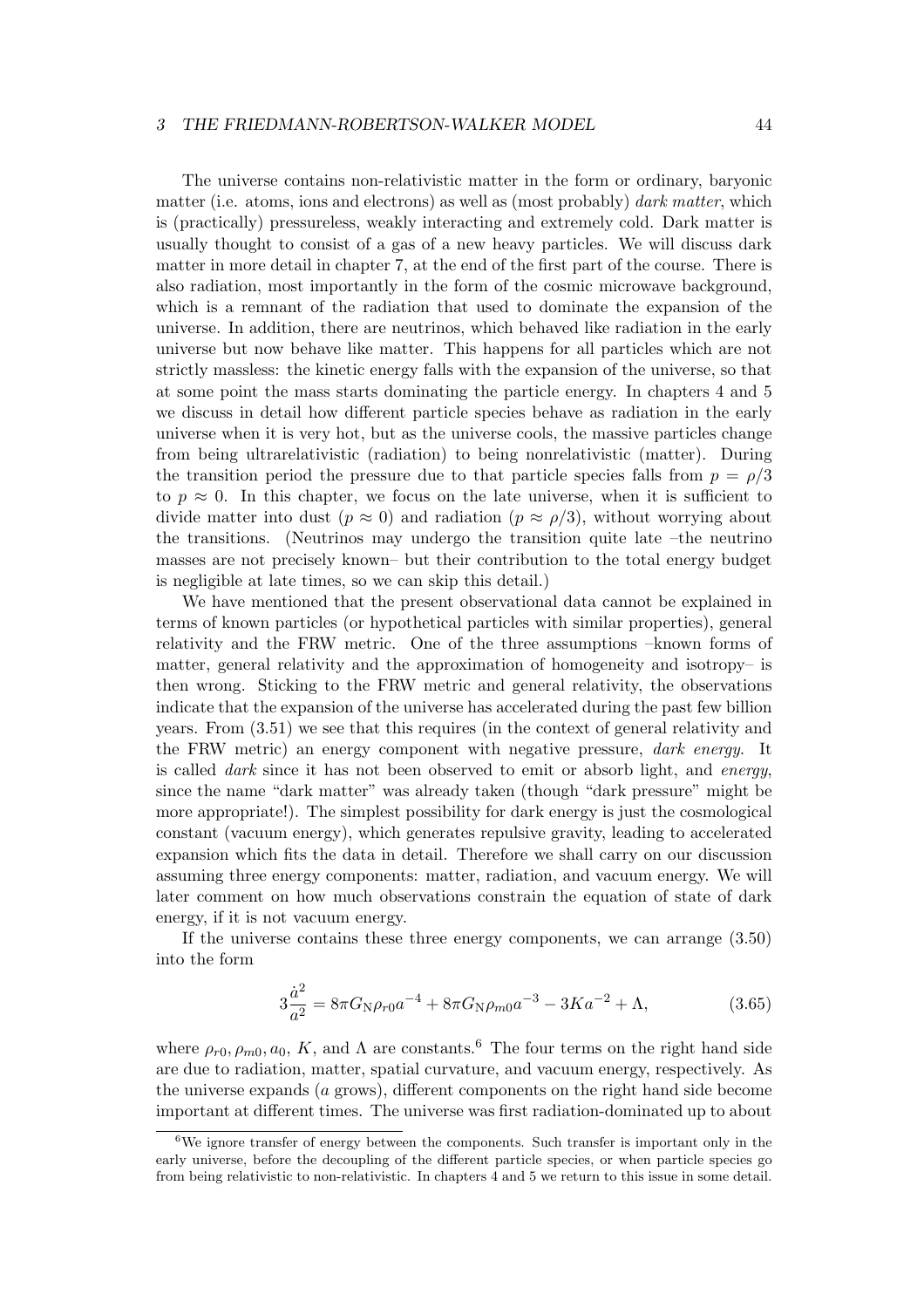50 000 years, then the expansion was dominated by matter until a few billion years ago, when vacuum energy started to dominate. (The universe has apparently never been in state where the spatial curvature would have been the largest term.)

The radiation component is insignificant at present, and we can forget it in (3.65), if we exclude the first few million years of the universe from discussion. In the "inflationary scenario", there was something resembling a large vacuum energy density in the very early universe (during the first small fraction of the first second). So there may have been a very early almost vacuum-dominated era called inflation, but the vacuum energy density inflation is not constant – we will return to this in the second part of the course.

We thus divide the density into matter, radiation, and vacuum components  $\rho =$  $\rho_m + \rho_r + \rho_{\text{vac}}$ , and likewise for the density parameter,  $\Omega = \Omega_m + \Omega_r + \Omega_\Lambda$ , where  $\Omega_m \equiv \rho_m/\rho_c$ ,  $\Omega_r \equiv \rho_r/\rho_c$ , and  $\Omega_\Lambda \equiv \rho_{\rm vac}/\rho_c \equiv \Lambda/3H^2$ . The density parameters  $\Omega_m$ ,  $\Omega_r$ , and  $\Omega_\Lambda$  are functions of time (although  $\rho_{\text{vac}}$  is constant,  $\rho_c(t)$  is not). We have

$$
\Omega = \Omega_m + \Omega_r + \Omega_\Lambda . \tag{3.66}
$$

Even more so than in the case of the critical density, the symbols  $\Omega_m$ ,  $\Omega_r$ ,  $\Omega_\Lambda$  and  $\Omega_K$  are often used to denote the present values of these quantities. In this course, to avoid confusion, we always use the subscript 0 when referring to the present values,  $\Omega_{m0} \equiv \Omega_m(t_0)$ ,  $\Omega_{r0} \equiv \Omega_r(t_0)$ ,  $\Omega_{\Lambda 0} \equiv \Omega_{\Lambda}(t_0)$ ,  $\Omega_{K0} \equiv \Omega_K(t_0)$ . The present radiation density is relatively small,  $\Omega_{r0} \sim 10^{-4}$  (we will calculate the precise number in chapter 5). So we usually write just

$$
\Omega_0 = \Omega_{m0} + \Omega_{\Lambda 0} \tag{3.67}
$$

In addition to being small today, the radiation density is also known very accurately from the temperature of the cosmic microwave background, and therefore  $\Omega_{r0}$  is not usually considered as a cosmological parameter (in the sense of an inaccurately known number that we are trying to determine from observations). This simple FRW cosmological model is thus defined by giving the present values of three cosmological parameters, which we can take to be  $H_0 = h100 \text{km/s/Mpc}$ ,  $\Omega_{m0}$ , and  $\Omega_{\Lambda 0}$ .

It is often useful to define the "physical" or "reduced" density parameters where we multiply away the dependence of the critical density (and thus the  $\Omega$  parameters) on the value of h:  $\omega_m \equiv \Omega_{m0}h^2$ ,  $\omega_r \equiv \Omega_{r0}h^2$ , which are directly proportional to the actual densities in kg/m<sup>3</sup>. (The corresponding quantities  $\omega_{\Lambda}$  and  $\omega_{K}$  are not useful.) Note that the  $\omega$  parameters are not defined as a function of time, they are constants defined with respect to present-day density only!

Two cosmological models have been particularly important. The first is the *Einstein–de Sitter model*, which contains only matter and is spatially flat,  $\Omega_m = 1$ ,  $\Omega_r = \Omega_K = \Omega_\Lambda = 0$ . This model (with radiation added at early times, and coupled to a specific spectrum of perturbations around homogeneity and isotropy – we will discuss this in the second part of the course) was known as the Standard CDM (SCDM) model from the 1980s onwards. The abbreviation CDM stands for cold dark matter.

At the end of the 1990s SCDM was supplanted by the ΛCDM model, which is identical except that it also contains vacuum energy (like SCDM, it is spatially flat). This model is also known as the 'concordance model' due to the fact that it is able to fit a number of independent observations. Comparing to observations,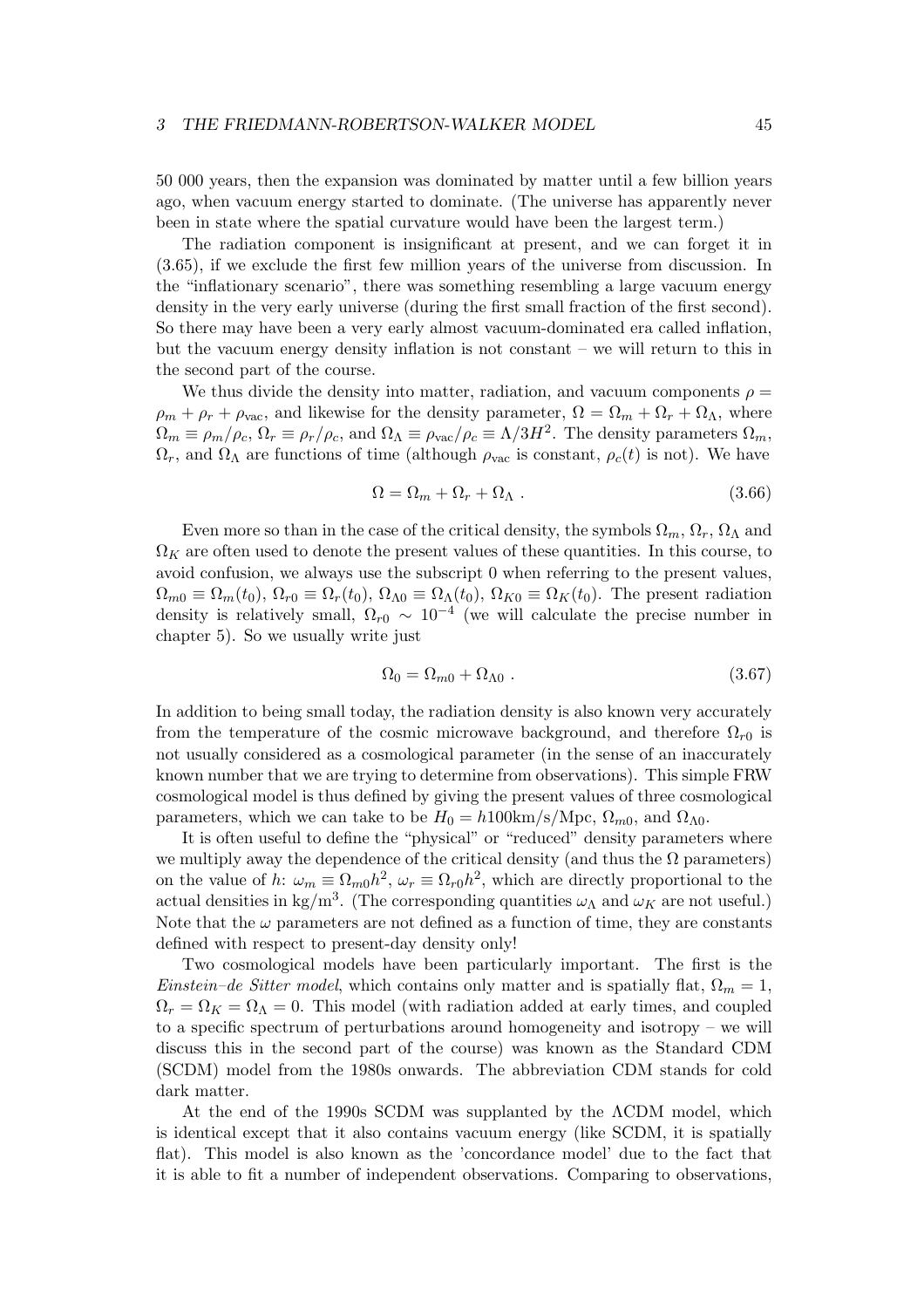the parameters of the model turn out to be  $h \approx 0.7$ ,  $\Omega_{m0} \approx 0.3$  and  $\Omega_{\Lambda 0} \approx 0.7$ . The precise values depend on the datasets one fits to and the assumptions made in the analysis. (The first two parameters  $H_0$  and  $\Omega_{m0}$  can also be determined modelindependently, and the values agree with the parameter fits done in the context of the ΛCDM model. Determining the vacuum energy density is more complicated; we discuss this at the end of this chapter.)

## 3.2.4 Vacuum energy

Before proceeding into more details of the expansion history and the distanceredshift relationship for different matter contents, let us say a few words about the cosmological constant. It was originally introduced by Einstein because he thought the universe should be static. A look at (3.51) shows that this requires matter with negative pressure or a positive cosmological constant. Introducing a cosmological constant makes it possible to balance the gravitational attraction of the energy density of matter against the repulsion due to a positive cosmological constant. This model is called the *Einstein static universe*. (It is, in fact, unstable to small perturbations and is thus not a viable model.)

While the cosmological constant is a geometrical term (a contribution to the left-hand side of the Einstein equation), we can add an identical term to the matter (the right-hand side of the Einstein equation), and this is called vacuum energy.

In quantum field theory, the fundamental physical objects are fields, particles are just quanta of the field oscillations. *Vacuum* refers to the ground state of the system, where fields have values which correspond to minimum energy. In quantum field theory, there is no reason why this minimum energy should be zero. This energy density is analogous to the zero-point energy of a harmonic oscillator in quantum mechanics. The energy tensor of the vacuum has the form  $T_{\mu\nu} = -\rho_{\text{vac}}g_{\mu\nu}$ . Thus vacuum energy has exactly the same effect as a cosmological constant with the value

$$
\Lambda = 8\pi G_{\rm N} \rho_{\rm vac} \ . \tag{3.68}
$$

Vacuum energy is observationally indistinguishable from a cosmological constant, though conceptually they are different, because the former is a new matter component, and the latter is a modification of the law of gravity.

A problem with vacuum energy is that the expected scale of vacuum fluctuations is huge, of the order of particle physics scales (perhaps the Planck scale of  $10^{18}$ ) GeV, and at least 100 GeV), but observations restrict it to a much smaller value – if vacuum energy is responsible for acceleration at late times, the energy density is of the scale  $(meV)^4$ . Equivalently, the value of the cosmological constant is of the order  $(10^{-33} \text{ eV})^2$ . However, our present understanding of quantum theory does not allow us to calculate what the value of the vacuum energy is, so there is no conflict between theory and observation, just unmet expectations. Possibly there is some unknown principle which sets the vacuum energy to be zero, or at least prevents it from interacting gravitationally – or almost so. The cosmological constant problem was considered to be one of the most important issues in cosmology and particle physics already before the observation of late time acceleration.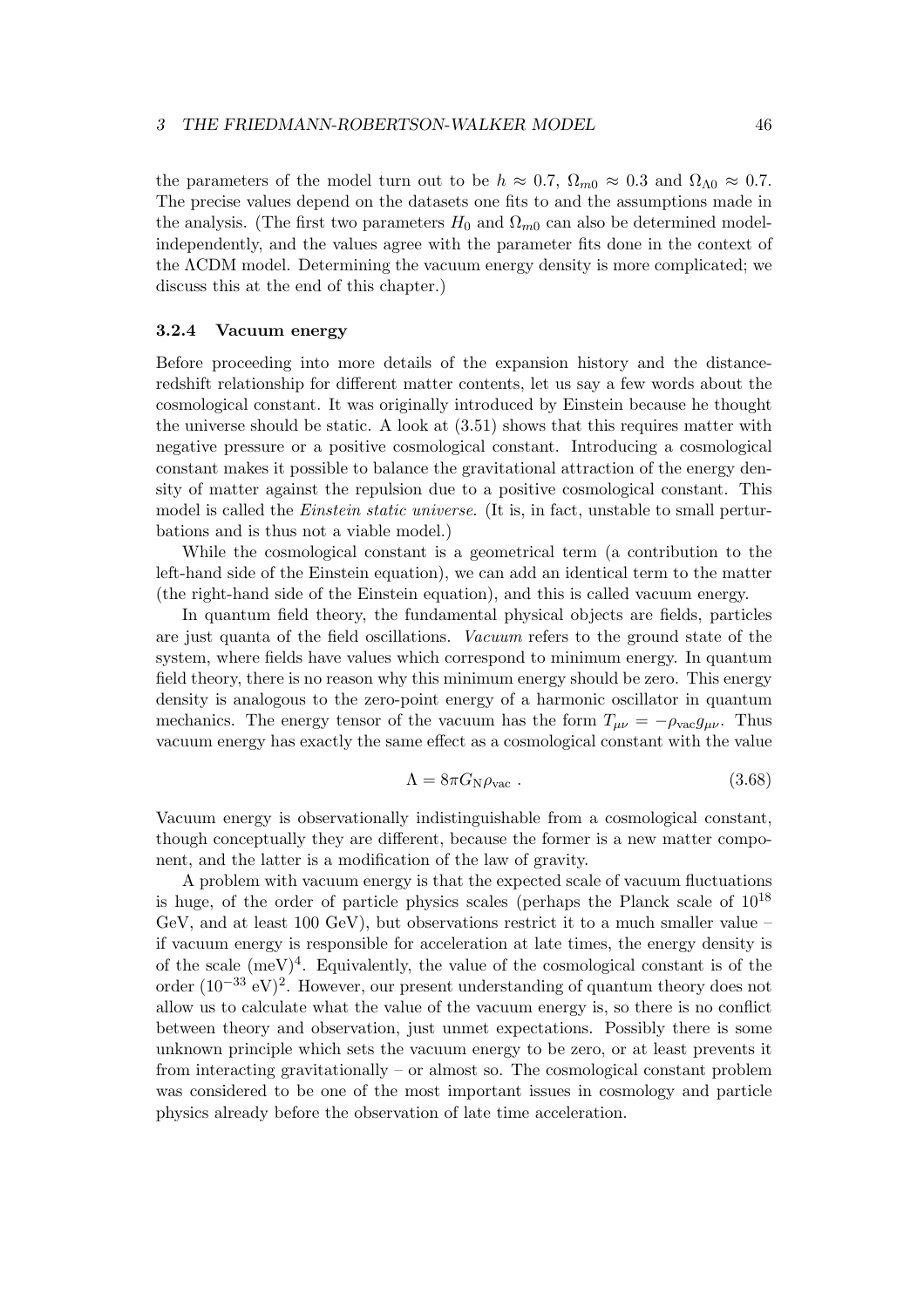### 3.2.5 The expansion law and the big bang

Let us now solve the Friedmann equation for the case where it is dominated by a term with a constant equation of state,  $\omega \equiv p/\rho = \text{constant}$ . From (3.52) we get

$$
\rho \propto a^{-3(1+\omega)} \tag{3.69}
$$

As far as the expansion history is concerned, spatial curvature is equivalent to a fluid with the equation of state  $\omega = -1/3$  and a positive (negative) energy density corresponding to negative (positive) spatial curvature, respectively. (However, the spatial curvature also changes the relation between the expansion rate and the redshift, as we have discussed above; a fluid with the same equation of state has no such effect.) Inserting (3.69) into the Friedmann equation (3.50) and putting  $K = 0$ , we get

$$
\frac{\dot{a}^2}{a^2} \propto a^{-3(1+\omega)} \ . \tag{3.70}
$$

Integrating, we get (we assume that  $\omega > -1$ ; the vacuum energy case  $\omega = -1$  and the case  $\omega < -1$  need to be treated separately)

$$
a = (t - t_i)^{\frac{2}{3(1 + \omega)}}.
$$
\n(3.71)

At a finite time into the past, the scale factor becomes zero; without loss of generality, we choose the origin of the time coordinate to be there,  $t_i = 0$ . At this time the energy density is correspondingly infinite, and the spacetime is also infinitely curved. This singularity is called the *big bang*, and it is a general feature not only of FRW models but of realistic cosmological models which include inhomogeneities. Space and time do not continue beyond this event. However, at the big bang (or more properly, as we come near its vicinity) general relativity does not apply anymore, so we cannot make any definite statements about what happens very near the beginning. Also, we cannot really expect matter to behave in this simple way in the early universe; in the second part of the course when we discuss inflation we will see one possibility of how the early universe can behave differently. (But inflation does not save us from the cosmological singularity.)

In particular, we have the three cases

| $\omega = 1/3$ radiation-dominated                          | $a \propto t^{1/2}$ |
|-------------------------------------------------------------|---------------------|
| $\omega = 0$ matter-dominated                               | $a \propto t^{2/3}$ |
| $\omega = -1/3$ curvature-dominated $(K < 0)$ a $\propto t$ |                     |

In the case of vacuum energy domination,  $\omega = -1$ , the Hubble parameter H is constant, so the universe expands exponentially,  $a \propto e^{\sqrt{\frac{\Lambda}{3}}t}$ .

### 3.2.6 Age of universe

Now that we have a parametrised form of the expansion function  $H(z)$ , we can return to the age of the universe discussed in section 3.1.4. The Friedmann equation (3.50) reads

$$
3H^2 = 8\pi G_{\rm N}\rho_{r0}a^{-4} + 8\pi G_{\rm N}\rho_{m0}a^{-3} - 3Ka^{-2} + \Lambda \,. \tag{3.72}
$$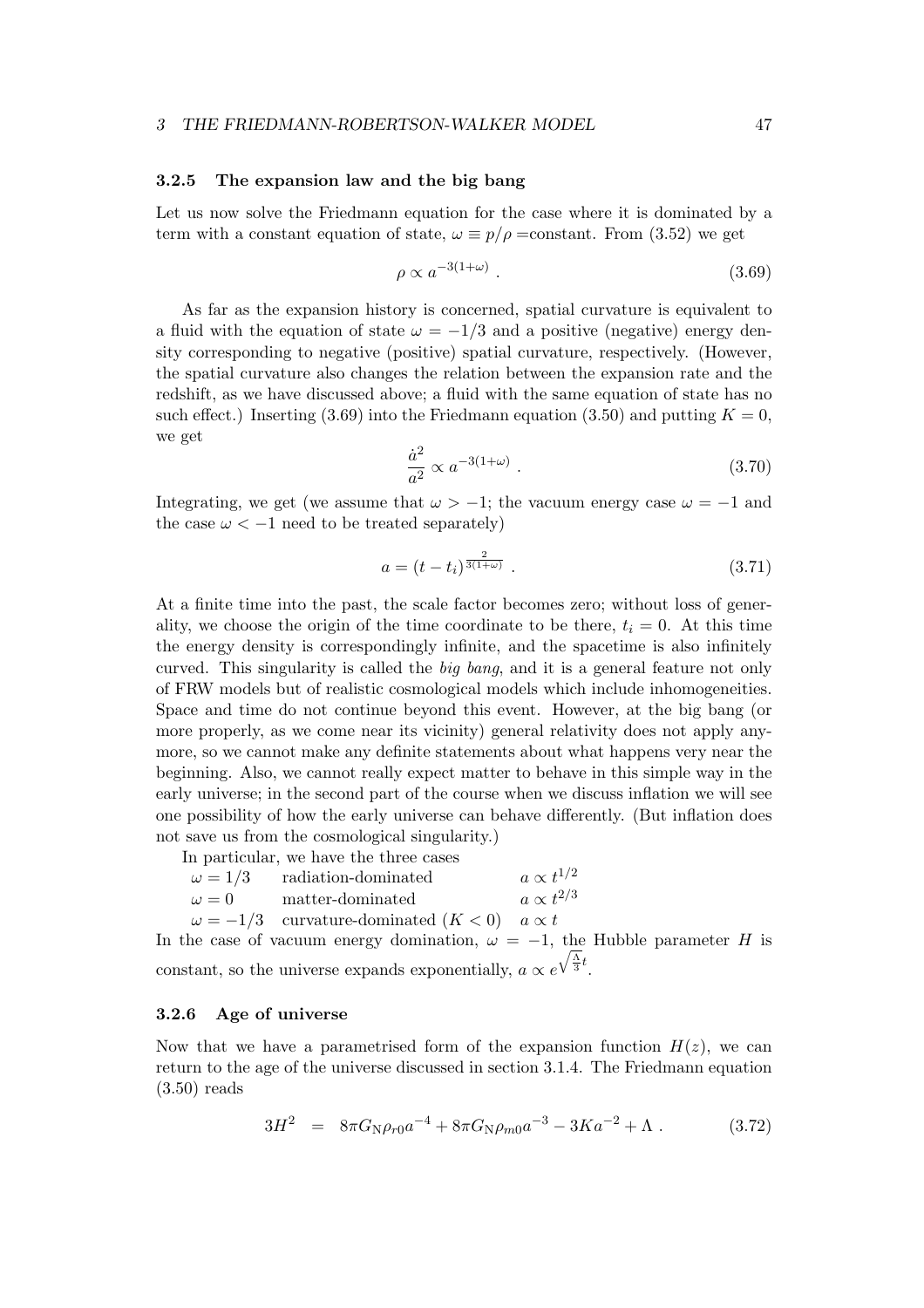Dividing by  $3H_0^2$ , we get

$$
\frac{H}{H_0} = \sqrt{\Omega_{r0}a^{-4} + \Omega_{m0}a^{-3} + \Omega_{K0}a^{-2} + \Omega_{\Lambda 0}}
$$
\n
$$
= \sqrt{\Omega_{r0}(1+z)^4 + \Omega_{m0}(1+z)^3 + \Omega_{K0}(1+z)^2 + \Omega_{\Lambda 0}}.
$$
\n(3.73)

We will have much use for this convenient form of the Friedmann equation. Inserting (3.73) into the relation (3.19) for the age, we find the time it takes for the universe to expand from scale factor  $a_1$  to  $a_2$ , or from redshift  $z_1$  to  $z_2$ ,

$$
t_2 - t_1 = \int_{z_2}^{z_1} \frac{dz'}{1 + z'} \frac{1}{H(z')}
$$
  
=  $H_0^{-1} \int_{z_2}^{z_1} \frac{dz'}{(1 + z')\sqrt{\Omega_{r0}(1 + z')^4 + \Omega_{m0}(1 + z')^3 + \Omega_{K0}(1 + z')^2 + \Omega_{\Lambda0}}}$   
=  $H_0^{-1} \int_{\frac{1}{1 + z_1}}^{\frac{1}{1 + z_2}} \frac{da}{\sqrt{\Omega_{r0}a^{-2} + \Omega_{m0}a^{-1} + \Omega_{K0} + \Omega_{\Lambda0}a^2}}$ , (3.74)

where the second form is more convenient due to the cancellation of some factors of  $1 + z$ . Recall that  $\Omega_{K0} = 1 - \Omega_{r0} - \Omega_{m0} - \Omega_{\Lambda 0} \equiv 1 - \Omega_0$ . The expression (3.19) is integrable to an elementary function if two of the four terms under the root sign are absent. From this we get the age of the universe  $t$  at redshift  $z$  as

$$
t(z) = H_0^{-1} \int_0^{\frac{1}{1+z}} \frac{da}{\sqrt{\Omega_{r0} a^{-2} + \Omega_{m0} a^{-1} + \Omega_{K0} + \Omega_{\Lambda 0} a^2}} \,. \tag{3.75}
$$

This gives the function  $t(z)$ , that is,  $t(a)$ . Inverting this function gives us  $a(t)$ , the scale factor as a function of time. Note that  $a(t)$  is not necessarily an elementary function, even if  $t(a)$  is. However, even in that case we can sometimes have a parametric representation  $a(\psi)$ ,  $t(\psi)$  in terms of elementary functions.

For the present *age of the universe* we get

$$
t_0 = H_0^{-1} \int_0^1 \frac{da}{\sqrt{\Omega_{r0} a^{-2} + \Omega_{m0} a^{-1} + \Omega_{K0} + \Omega_{\Lambda 0} a^2}} \,. \tag{3.76}
$$

If the  $\Omega$ s are of order unity (and  $\Omega_{\Lambda 0}$  is not the only non-zero one), the value of the integral is of order unity. So the age of the universe is of the order of the Hubble time. In the real universe,  $\Omega_{r0} \approx 10^{-4}$ , so dropping the radiation term causes negligible error (physically, this means that the radiation-dominated era is relatively short).

**Example:** Age of the open universe. Let us consider an open universe  $(K < 0$  or  $\Omega_0$  < 1) without vacuum energy  $(\Omega_\Lambda = 0)$ , and approximating  $\Omega_r \approx 0$ . Integrating  $(3.76)$  (e.g. with the substitution  $a = \frac{\Omega_{m0}}{1-\Omega}$  $\frac{\Omega_{m0}}{1-\Omega_{m0}}\sinh^2\frac{\psi}{2}$  gives the age of the open universe as

$$
t_0 = H_0^{-1} \int_0^1 \frac{da}{\sqrt{1 - \Omega_{m0} + \Omega_{m0} a^{-1}}}
$$
  
=  $H_0^{-1} \left[ \frac{1}{1 - \Omega_{m0}} - \frac{\Omega_{m0}}{2(1 - \Omega_{m0})^{3/2}} \operatorname{arcosh}\left(\frac{2}{\Omega_{m0}} - 1\right) \right].$  (3.77)

A special case of the open universe is the completely empty universe, which is dominated by the spatial curvature, with  $\Omega_m = \Omega_{\Lambda} = 0$  and  $\Omega_K = 1$ . In this case we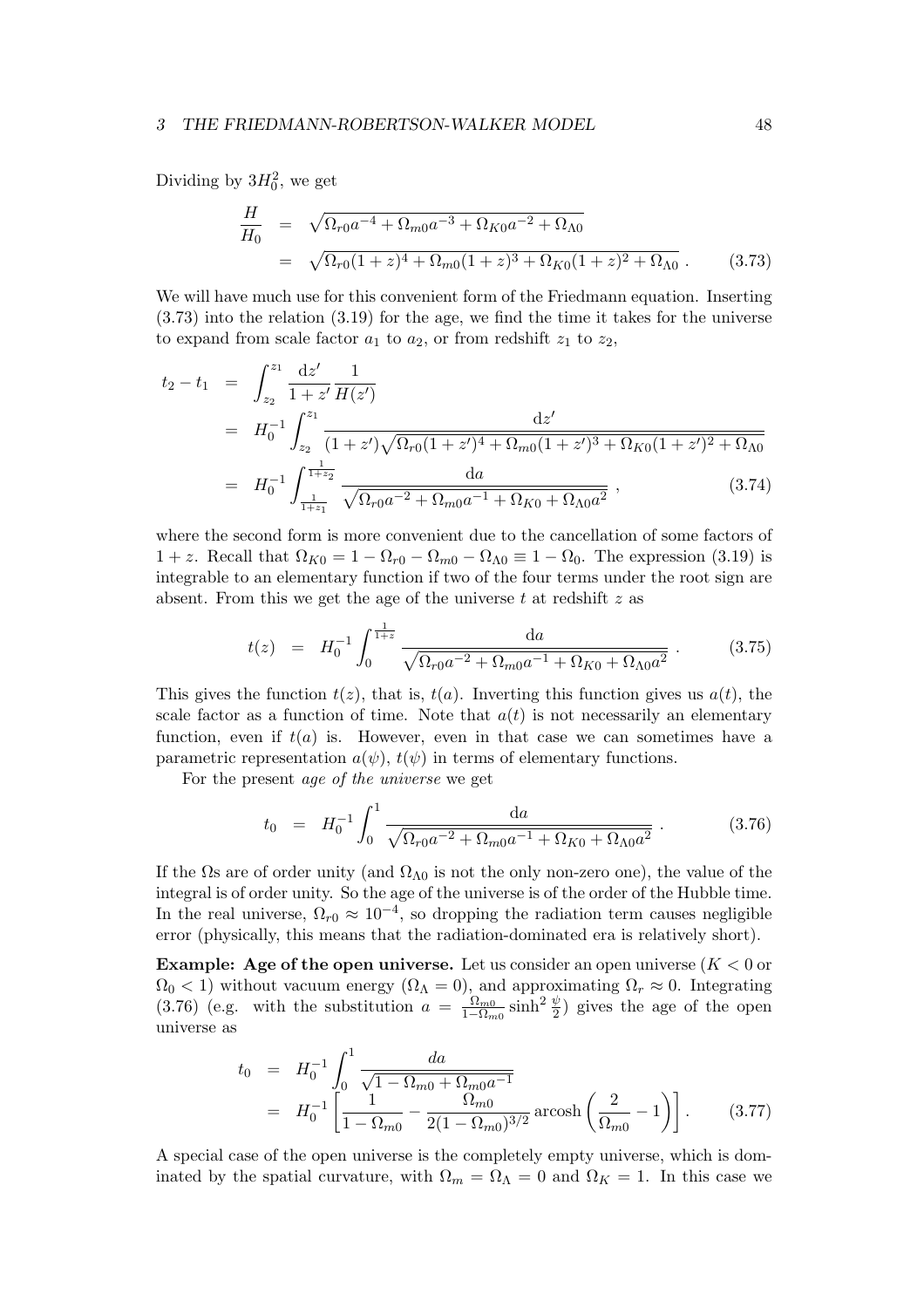obtain from (3.73) the result  $a = H_0 t$ , and we have  $t_0 = H_0^{-1}$ . We thus get the following table for the age of the universe:

| $\Omega_{m0}$ | $\Omega_{\Lambda0}$ | $t_0H_0$ |
|---------------|---------------------|----------|
| $\mathbf{0}$  | 0                   | T        |
| 0.1           | 0                   | 0.90     |
| 0.3           | 0                   | 0.81     |
| 0.5           | 0                   | 0.75     |
| 1             | 0                   | 2/3      |

The cases  $(\Omega_m > 1, \Omega_\Lambda = 0)$  and  $(\Omega_0 = \Omega_m + \Omega_\Lambda = 1, \Omega_\Lambda > 0)$  are left as exercises. The more general case  $(\Omega_K \neq 1, \Omega_\Lambda \neq 0)$  leads to elliptic functions. The results for  $H_0t_0$  are plotted in figure 4.

Model-independent estimates of the age of the universe based on ages of globular clusters, which are compact groups of stars in our galaxy give a 95% probability lower limit on the age of the universe of 11 Gyr, and a best-fit age of about 13.4 Gyr [4]. The Hubble time is  $H_0^{-1} \approx h^{-1}9.8$  Gyr, so we get  $H_0t_0 \gtrsim 1.14h$  as the lower limit, and  $H_0t_0 \approx 1.37h$  as the preferred value. So the age of the universe implies that models with only matter and curvature need a small Hubble parameter. For a spatially flat matter model, we would need  $h = 0.48$ , and an open model with  $\Omega_{m0} \approx 0.3$  (as indicated by observations) would need  $h \approx 0.6$ . Recall that measurements of  $H_0$  indicate  $h = 0.725 \pm 0.025$ : the mean value gives  $H_0 t_0 \approx 0.99$ . So just from measurements of  $H_0$  and  $t_0$  we can conclude that models with spatial curvature and matter have trouble fitting the observations. However, the strongest evidence against a model with no vacuum energy (or other form of negative pressure matter) comes from distance measurements.

#### 3.2.7 Distances in the universe

Earlier, we derived the angular diameter distance, luminosity distance and proper distance for a general FRW spacetime. We can now plug the parametrised expansion rate  $H(z)$  into these expressions, like we did for the age of the universe. The comoving proper distance to a comoving object seen at redshift  $z$  is, from  $(3.39)$  and (3.73),

$$
d_{P}^{c}(z) = \int_{0}^{z} \frac{dz'}{H(z')}
$$
  
\n
$$
= H_{0}^{-1} \int_{0}^{z} \frac{dz'}{\sqrt{\Omega_{r0}(1+z')^{4} + \Omega_{m0}(1+z')^{3} + \Omega_{K0}(1+z')^{2} + \Omega_{\Lambda0}}}
$$
  
\n
$$
= H_{0}^{-1} \int_{\frac{1}{1+z}}^{1} \frac{da}{\sqrt{\Omega_{r0} + \Omega_{m0}a + \Omega_{K0}a^{2} + \Omega_{\Lambda0}a^{4}}}
$$
  
\n
$$
\approx H_{0}^{-1} \int_{\frac{1}{1+z}}^{1} \frac{da}{\sqrt{\Omega_{0}(a-a^{2}) - \Omega_{\Lambda0}(a-a^{4}) + a^{2}}},
$$
(3.78)

where on the last line we have dropped the  $\Omega_{r0}$  term which has negligible effect, and used  $\Omega_{m0} = \Omega_0 - \Omega_{\Lambda 0}$ . The proper distance depends on three independent cosmological parameters, for which we have taken  $H_0$ ,  $\Omega_0$  and  $\Omega_{\Lambda 0}$ , and the distance at a given redshift is proportional to the Hubble distance,  $H_0^{-1}$ . If we give the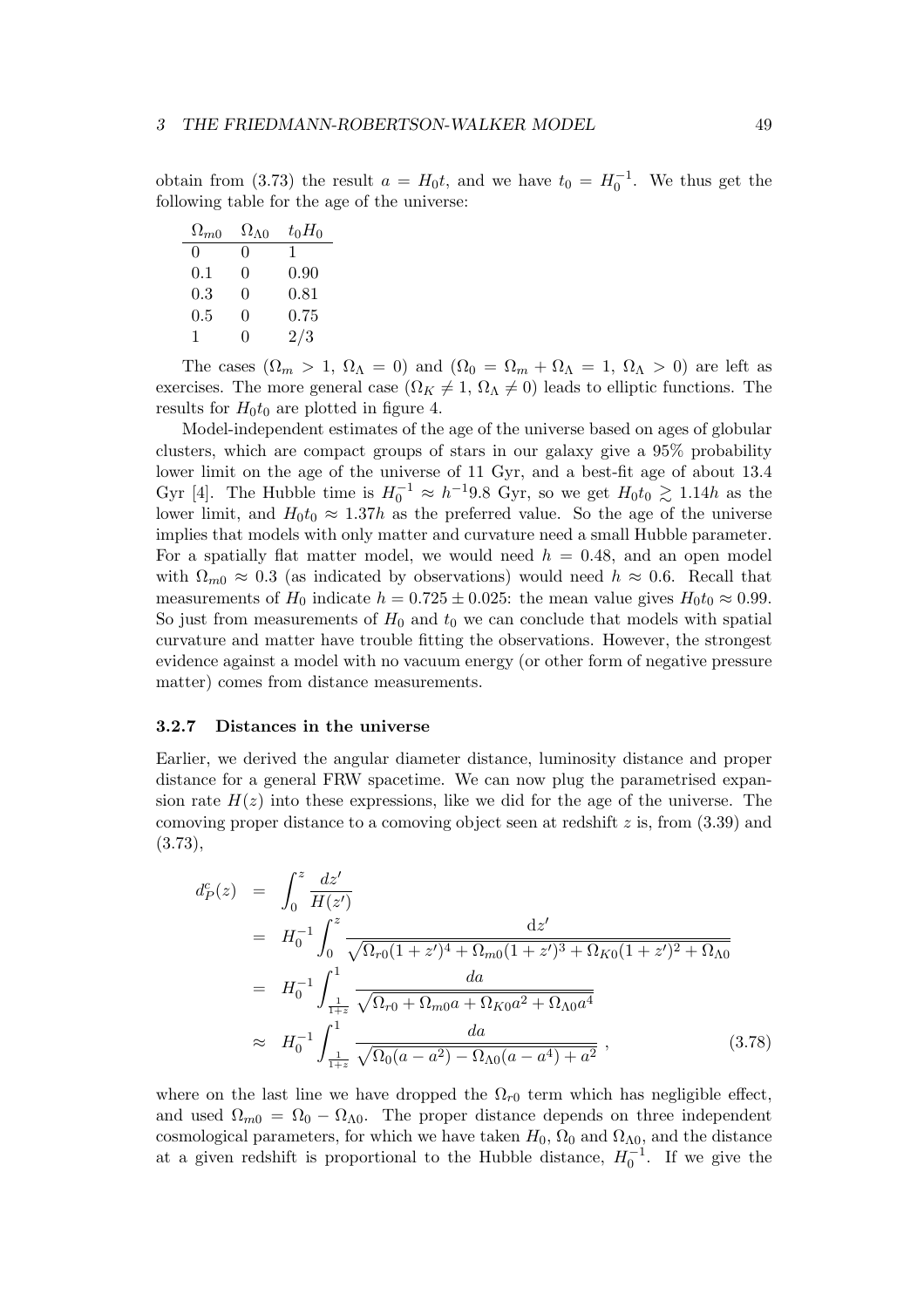

Figure 4: The age of the universe as a function of  $\Omega_{m0}$  and  $\Omega_{\Lambda0}$ .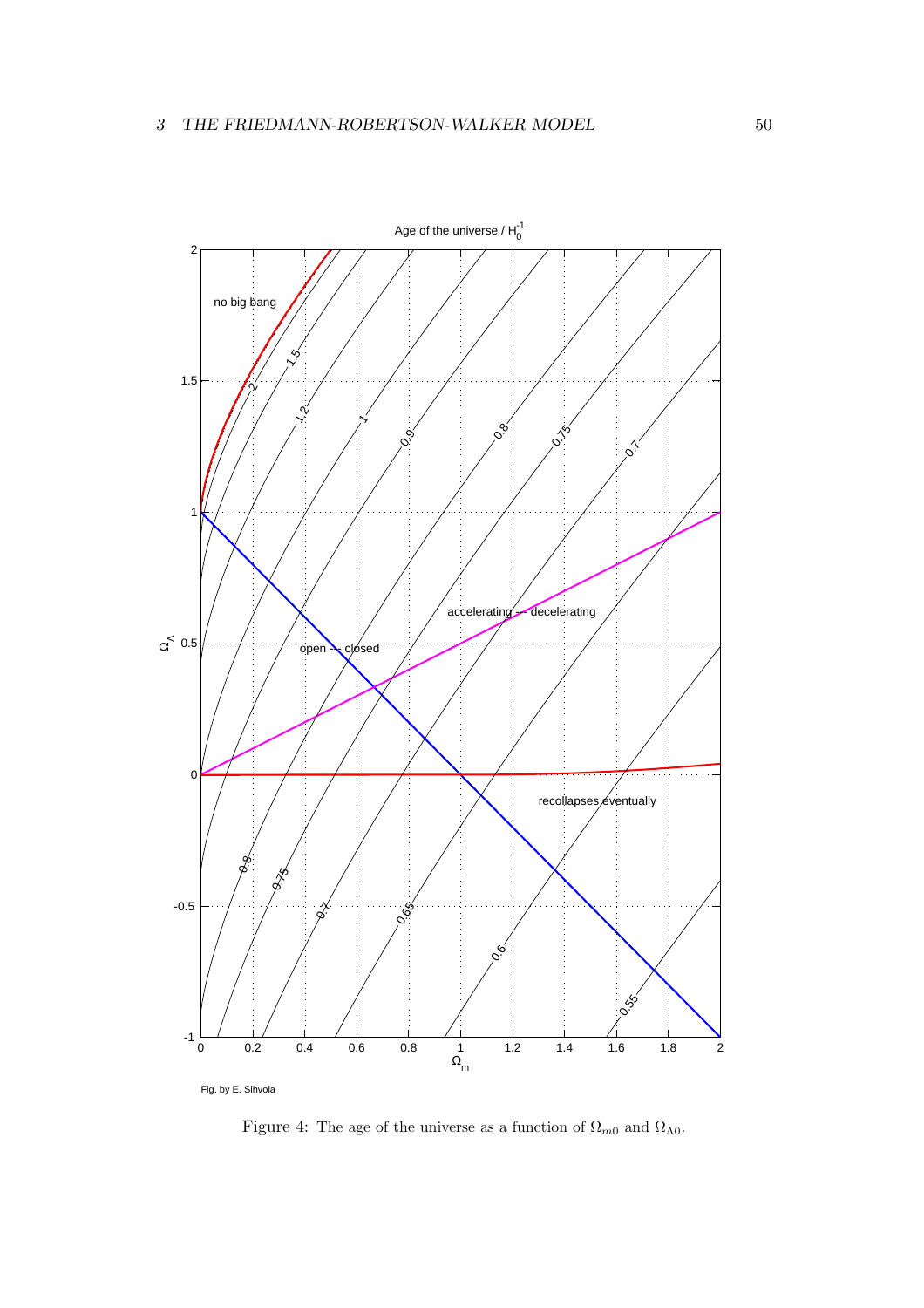

Figure 5: The proper distance, (3.78), for a) the matter-only universe  $\Omega_{\Lambda} = 0$ ,  $\Omega_{m0} = 0$ , 0.2,...,1.8 (from top to bottom) b) the spatially flat universe  $\Omega = 1$  ( $\Omega_{\Lambda} = 1 - \Omega_m$ ),  $\Omega_{m0} = 0$ , 0.05, 0.2, 0.4, 0.6, 0.8, 1.0, 1.05 (from top to bottom). The thick line in both cases is the Einstein–de Sitter model with  $\Omega_m = 1$ ,  $\Omega_{\Lambda} = 0$ .

distance in units of  $H_0^{-1}$ , then the distance depends only on the two remaining parameters,  $\Omega_0$  and  $\Omega_{\Lambda 0}$ .

If we increase  $\Omega_0$  while keeping  $\Omega_{\Lambda 0}$  constant (meaning that we increase  $\Omega_{m0}$ ), the distance corresponding to a given redshift decreases. This is because the universe has expanded faster in the past, so that there is less time between a given value of the scale factor  $a = 1/(1 + z)$  and the present. The distance to the galaxy with redshift  $z$  is shorter because photons have had less time to travel. Whereas if we increase  $\Omega_{\Lambda 0}$  with a fixed  $\Omega_0$  (meaning that we decrease  $\Omega_{m0}$ ), we have the opposite situation and the distance increases. In figure 5 we show the proper distance for some parameter values.

In the case  $\Omega_{\Lambda 0} = 0$ , we have

$$
d_P^c(z) = H_0^{-1} \frac{2}{\Omega_{m0}^2 (1+z)} \left( \Omega_{m0} z - (2 - \Omega_{m0}) (\sqrt{1 + \Omega_{m0} z} - 1) \right) . \tag{3.79}
$$

A subcase of this is the Einstein–de Sitter universe, which has  $\Omega = \Omega_m = 1$ ,  $\Omega_K =$  $\Omega_{\Lambda}=0,$ 

$$
d_P^c(z) = 2H_0^{-1} \left( 1 - \frac{1}{\sqrt{1+z}} \right) . \tag{3.80}
$$

The comoving horizon distance today is

$$
d_{\text{hor}}^c = H_0^{-1} \int_0^1 \frac{da}{\sqrt{\Omega_{\Lambda 0} a^4 + (1 - \Omega_0) a^2 + \Omega_{m0} a + \Omega_{r0}}} \,. \tag{3.81}
$$

In figure 6 the comoving horizon distance is plotted for various choices of parameters.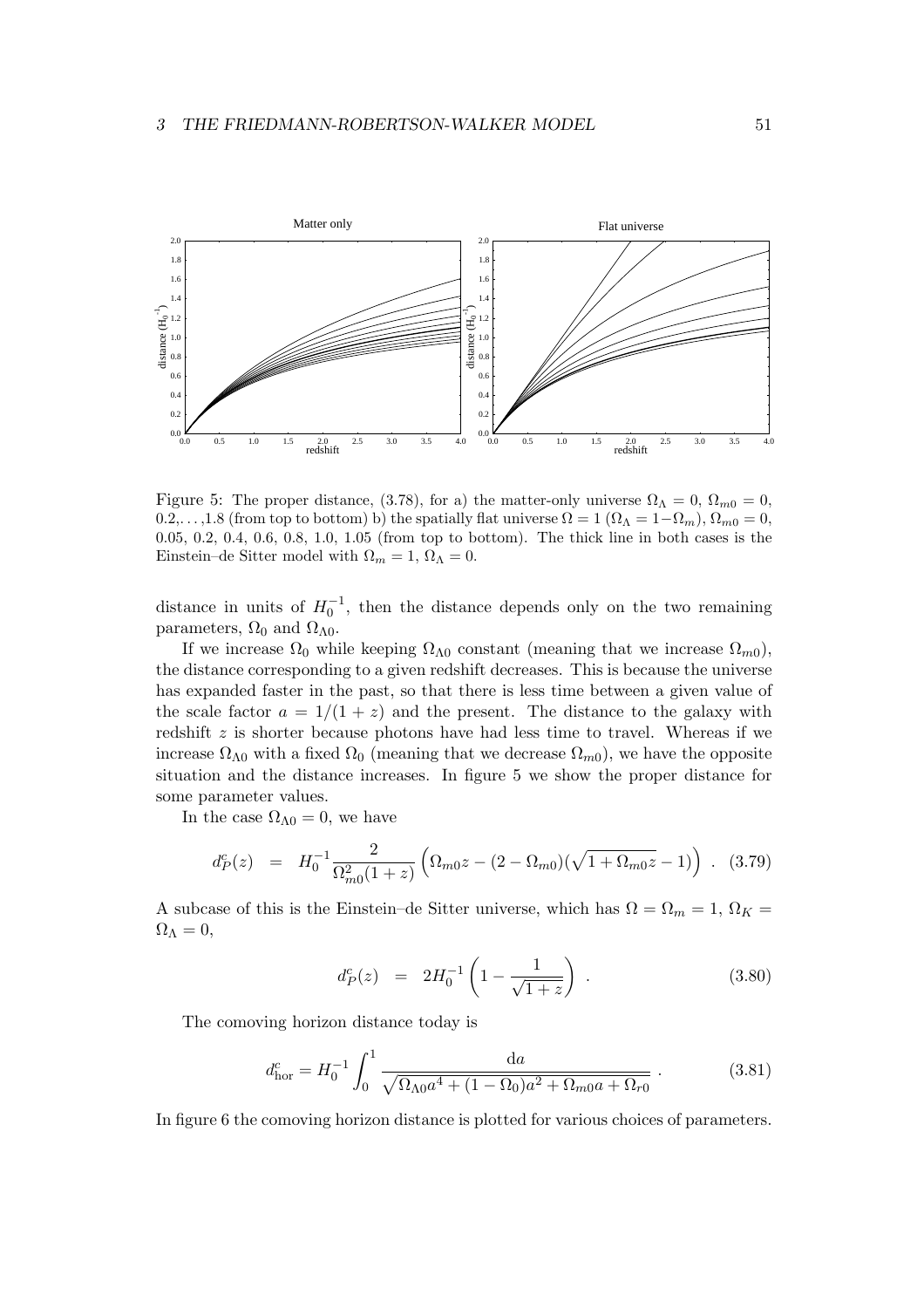

Figure 6: The comoving horizon as a function of  $\Omega_m$  and  $\Omega_{\Lambda}$ .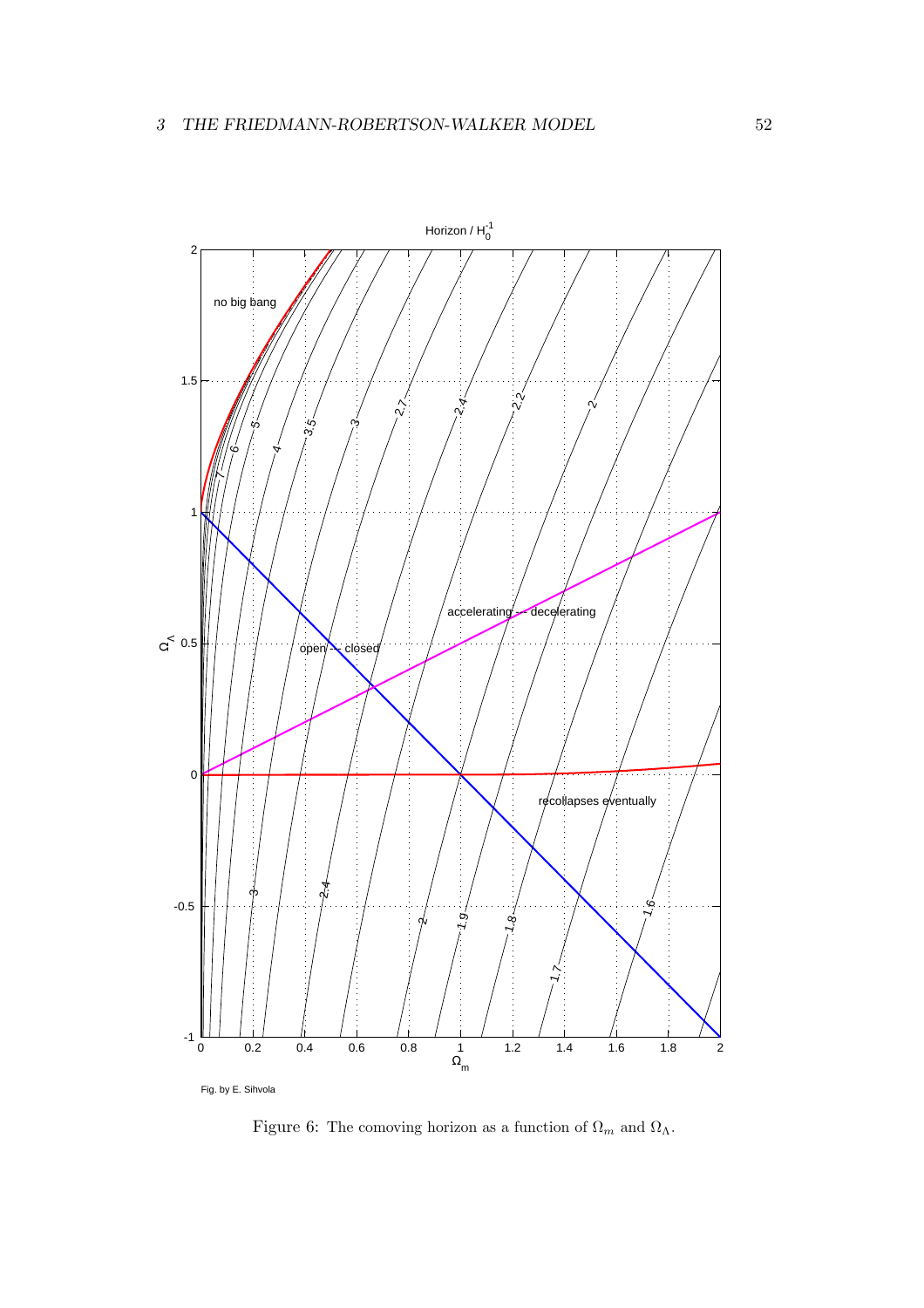

Figure 7: The angular diameter distance, for a) the matter-only universe  $\Omega_{\Lambda} = 0$ ,  $\Omega_{m0} = 0$ ,  $0.2,...,1.8$  (from top to bottom) b) the spatially flat universe  $\Omega = 1$   $(\Omega_{\Lambda} = 1 - \Omega_m)$ ,  $\Omega_{m0} = 0$ , 0.05, 0.2, 0.4, 0.6, 0.8, 1.0, 1.05 (from top to bottom). The thick line in both cases is the Einstein–de Sitter model with  $\Omega_m = 1$ ,  $\Omega_{\Lambda} = 0$ . Note how the angular diameter distance decreases for large redshifts, meaning that the object that is farther away may appear larger on the sky. In the flat case, this is an expansion effect. In the matter-only case, the effect is enhanced by space curvature effects for the closed  $(\Omega_m > 1)$  models.

The angular diameter distance is, from (3.27) and (3.78),

$$
d_{A}(z) = (1+z)^{-1} \frac{1}{\sqrt{-K}} \sinh\left(\sqrt{-K} \int_{0}^{z} \frac{dz'}{H(z')}\right)
$$
  
\n
$$
= H_{0}^{-1} (1+z)^{-1} \frac{1}{\sqrt{\Omega_{K0}}} \sinh\left(\sqrt{\Omega_{K0}} \int_{\frac{1}{1+z}}^{1} \frac{da}{\sqrt{\Omega_{r0} + \Omega_{m0}a + \Omega_{K0}a^{2} + \Omega_{\Lambda0}a^{4}}}\right)
$$
  
\n
$$
\approx H_{0}^{-1} (1+z)^{-1} \frac{1}{\sqrt{1-\Omega_{0}}} \sinh\left(\int_{\frac{1}{1+z}}^{1} da \frac{\sqrt{1-\Omega_{0}}}{\sqrt{\Omega_{0}(a-a^{2}) - \Omega_{\Lambda0}(a-a^{4}) + a^{2}}}\right),
$$
\n(3.82)

where we have used the definition  $\Omega_{K0} = -K/H_0^2 = 1 - \Omega_0$  and have on the last line again dropped  $\Omega_{r0}$ . The angular diameter distance is plotted in figure 7 for some values of the parameters; figure 8 shows the same plot for the comoving angular diameter distance. As always, the luminosity distance is  $d_L = (1+z)^2 d_A$ .

In a spatially flat universe the angular diameter distance is equal to the proper distance,

$$
d_A^c(z) = d_P^c(z)
$$
  
=  $\int_0^z \frac{dz'}{H(z')}$   
=  $H_0^{-1} \int_{\frac{1}{1+z}}^1 \frac{da}{\sqrt{\Omega_{r0} + \Omega_{m0}a + \Omega_{K0}a^2 + \Omega_{\Lambda0}a^4}}$ . (3.83)

From anisotropies of the CMB we can infer that  $d_A(1090) \approx 13$  Mpc. In the second part of course we will discuss in detail where this length scale comes from. But given this number, it is simple to use it as a cosmological constraint: the parameters of any model have to be such that this distance is reproduced.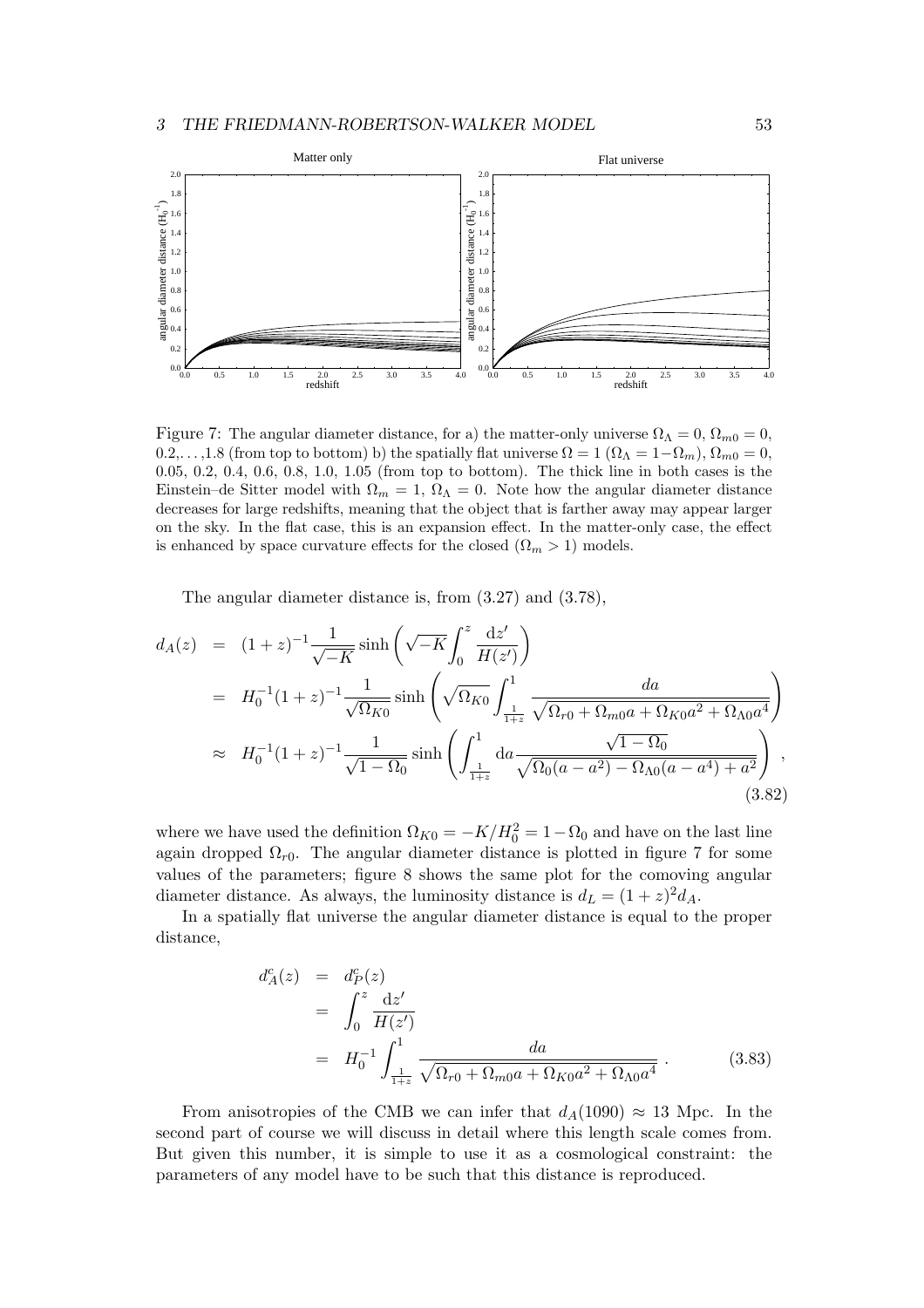

Figure 8: Same as figure 7, bur for the *comoving* angular diameter distance. For the closed models (for  $\Omega_m > 1$  in the case of  $\Omega_{\Lambda} = 0$ ) even the comoving angular diameter distance may begin to decrease if we look at large enough redshifts. This happens when we are looking beyond  $\chi = \pi/2$ , where the universe "begins to close up" as we pass the equator of the hypersphere. The figure does not go to high enough  $z$  to show this for the parameters used. Note how for the flat universe the comoving angular diameter distance is equal to the comoving distance (see figure 5).

Exercise. Show that in order to fit this distance in the Einstein–de Sitter model, the Hubble parameter has to be smaller than the observed value  $72.5 \pm 2.5$ km/s/Mpc.

#### 3.2.8 Illustrating the distances

Just like any planar map of the surface of the Earth must be distorted, so is that of the curved spacetime. Even in the simplest spatially flat case, the expansion rate affects the mapping. Thus any spacetime diagram is a distortion of the true situation. In figures 9 and 10 there are three different ways of drawing the same spacetime diagram for the simplest cosmological model, the Einstein–de Sitter model which has  $\Omega_m = 1$ . In the first one the vertical distance is proportional to the cosmic time t, the horizontal distance to the actual distance at that time,  $d_1$ . The second one is in the comoving coordinates  $(t, r)$ , so that the horizontal distance is proportional to the comoving proper distance  $d_P^c$ . (Recall that for in the case  $K = 0$  we have  $d_P^c = r$ , see (3.37)) The third one uses the conformal coordinates  $(\eta, r)$ . The last one has the advantage that light cones are always at a 45◦ angle. This is thus a spacetime analogue of the Mercator projection.

### 3.2.9 Luminosity distance and observations

Using the luminosity distance to constrain the cosmological model, we would ideally have a set of *standard candles*, objects which are known to have the same absolute luminosity L. From there observed redshifts z and fluxes  $F(z)$  we then get an observed luminosity-distance-redshift relationship  $d_L(z) = \sqrt{L/4\pi F}$ , which can be compared to the theoretical one to find the values of the cosmological parameters which give the best fit between theory and observations.

As we discussed in chapter 2, astronomers give luminosities as magnitudes. From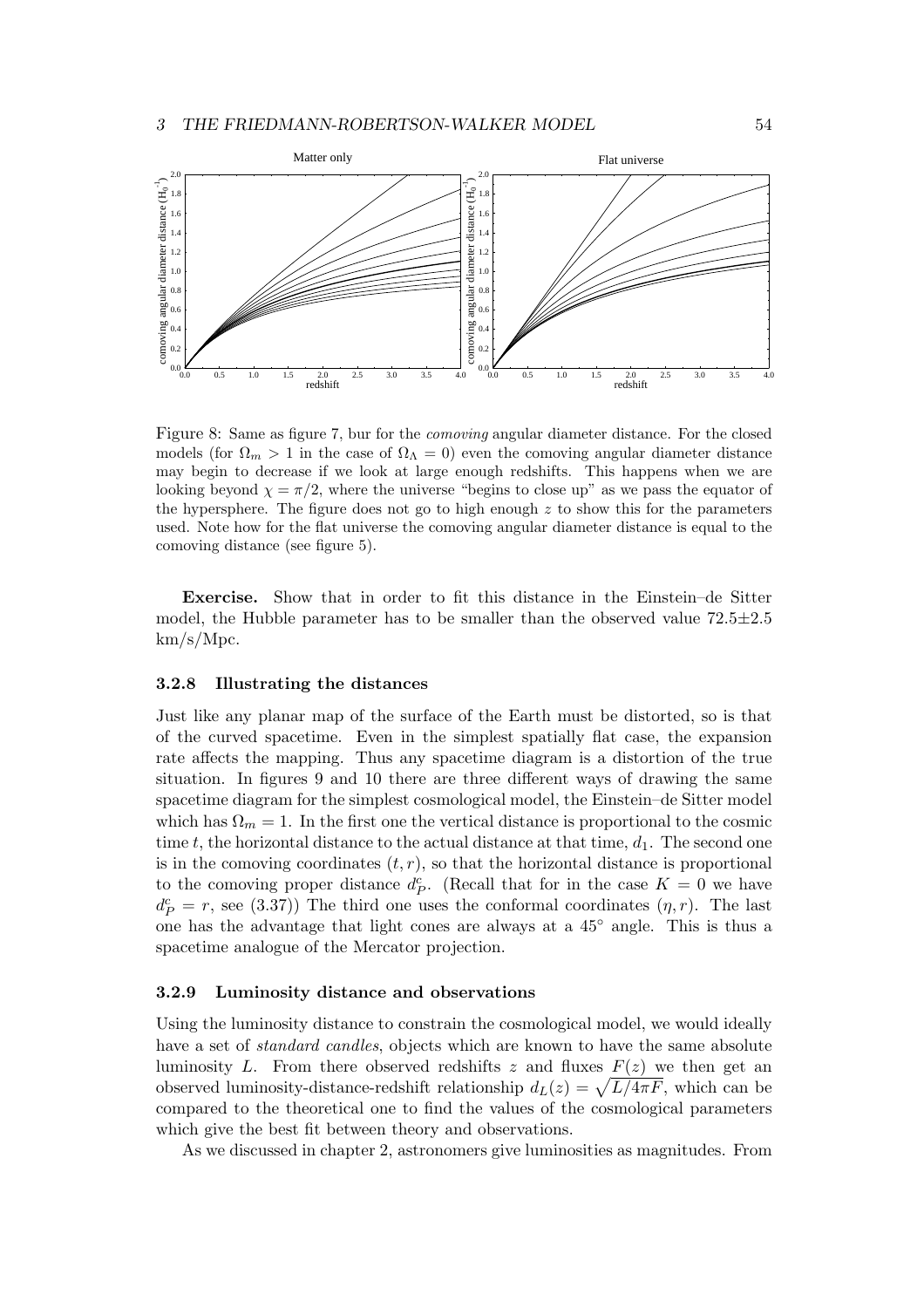

Figure 9: Spacetime diagrams for a flat universe giving a) the actual distance b) the comoving distance from origin as a function of cosmic time.



Figure 10: Spacetime diagram for a flat universe in conformal coordinates.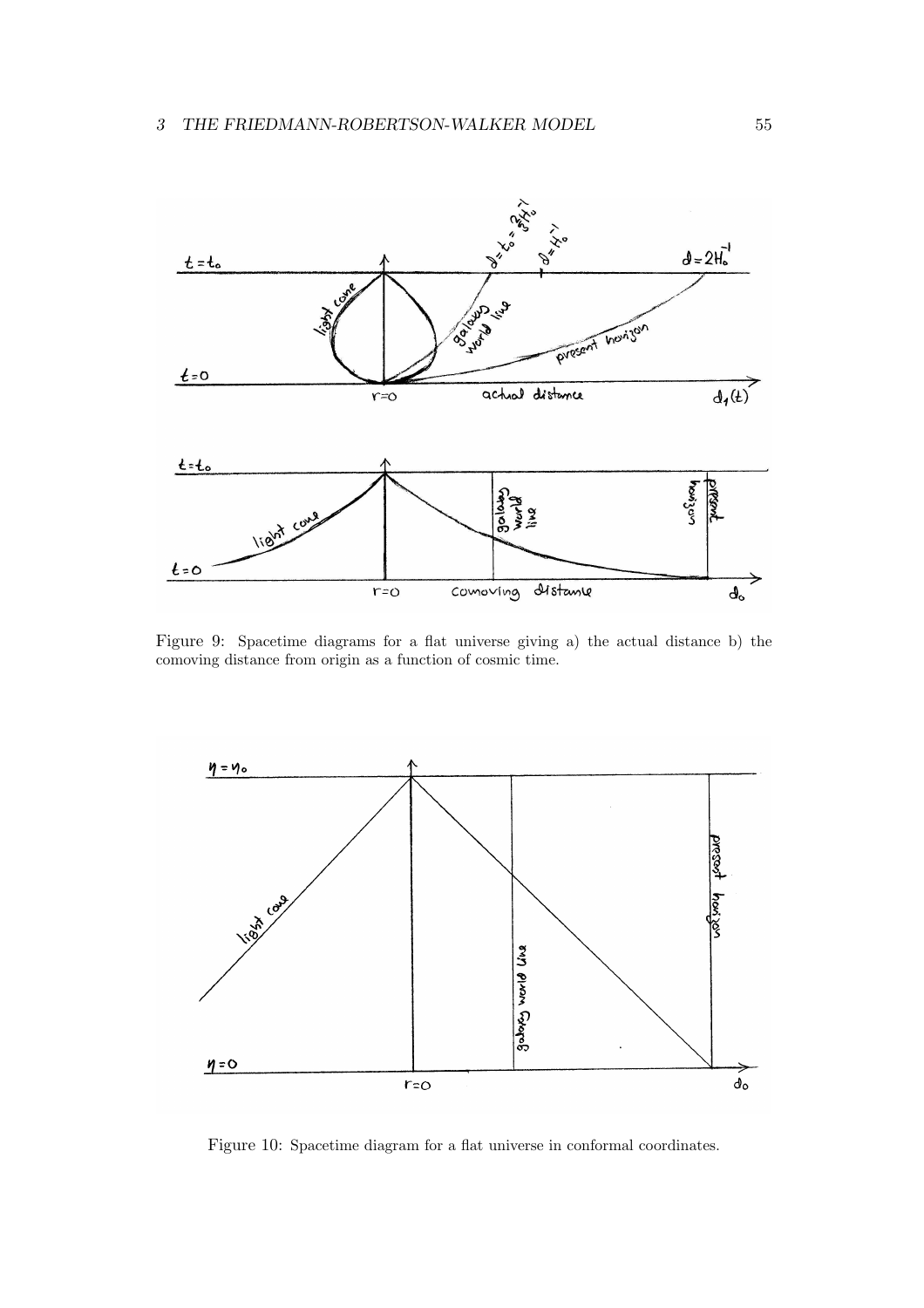

Figure 11: Same as figure 7, bur for the *luminosity* distance. Note how the vertical scale now extends to 10 Hubble distances instead of just 2, to have room for the much more rapidly increasing luminosity distance.

the definitions of the absolute and apparent magnitude,

$$
M \equiv -2.5 \log_{10} \frac{L}{L_0}, \qquad m \equiv -2.5 \log_{10} \frac{F}{F_0}, \qquad (3.84)
$$

and (3.29) we get the distance modulus  $m - M$  in terms of the luminosity distance as

$$
m - M = -2.5 \log_{10} \frac{F L_0}{L F_0} = 5 \log_{10} d_L + 2.5 \log_{10} 4\pi \frac{F_0}{L_0} = -5 + 5 \log_{10} d_L(\text{pc}).
$$
\n(3.85)

(As explained in chapter 2, the constants  $L_0$  and  $F_0$  are chosen to give the value  $-5$ for the constant term when  $d<sub>L</sub>$  is given in parsecs.) For a set of standard candles, all having the same absolute magnitude  $M$ , their apparent magnitudes  $m$  should be related to their redshift z as

$$
m(z) = M - 5 + 5 \log_{10} d_L(\text{pc})
$$
  
=  $M - 5 - 5 \log_{10} H_0 + 5 \log_{10} \left[ (1 + z) \frac{1}{\sqrt{1 - \Omega_0}} \times \right]$   
 $\times \sinh \left( \int_{\frac{1}{1+z}}^1 da \frac{\sqrt{1 - \Omega_0}}{\sqrt{\Omega_0 (a - a^2) - \Omega_{\Lambda 0} (a - a^4) + a^2}} \right) \right]$ (3.86)

The Hubble constant  $H_0$  contributes only a constant of proportionality in this *magnitude-redshift relationship*. If we just know that all the objects have the same M, but do not know the value of M, we cannot use the observed  $m(z)$  to determine  $H_0$ , since both M and  $H_0$  contribute to this constant term. On the other hand, the *shape* of the  $m(z)$  curve depends only on the parameters  $\Omega_0$  and  $\Omega_{\Lambda 0}$ .

Unfortunately, there are no known good standard candles. However, the absolute peak luminosity of type Ia supernovae (SNe Ia) is correlated with the shape of the observed luminosity as a function of time. Therefore, calibrating off nearby supernovae whose distance can be determined independently, it is possible to find the absolute luminosity of individual SNe Ia<sup>7</sup> .

 $7$ The variation in luminosity is about a factor of ten, so type Ia supernovae are far from standard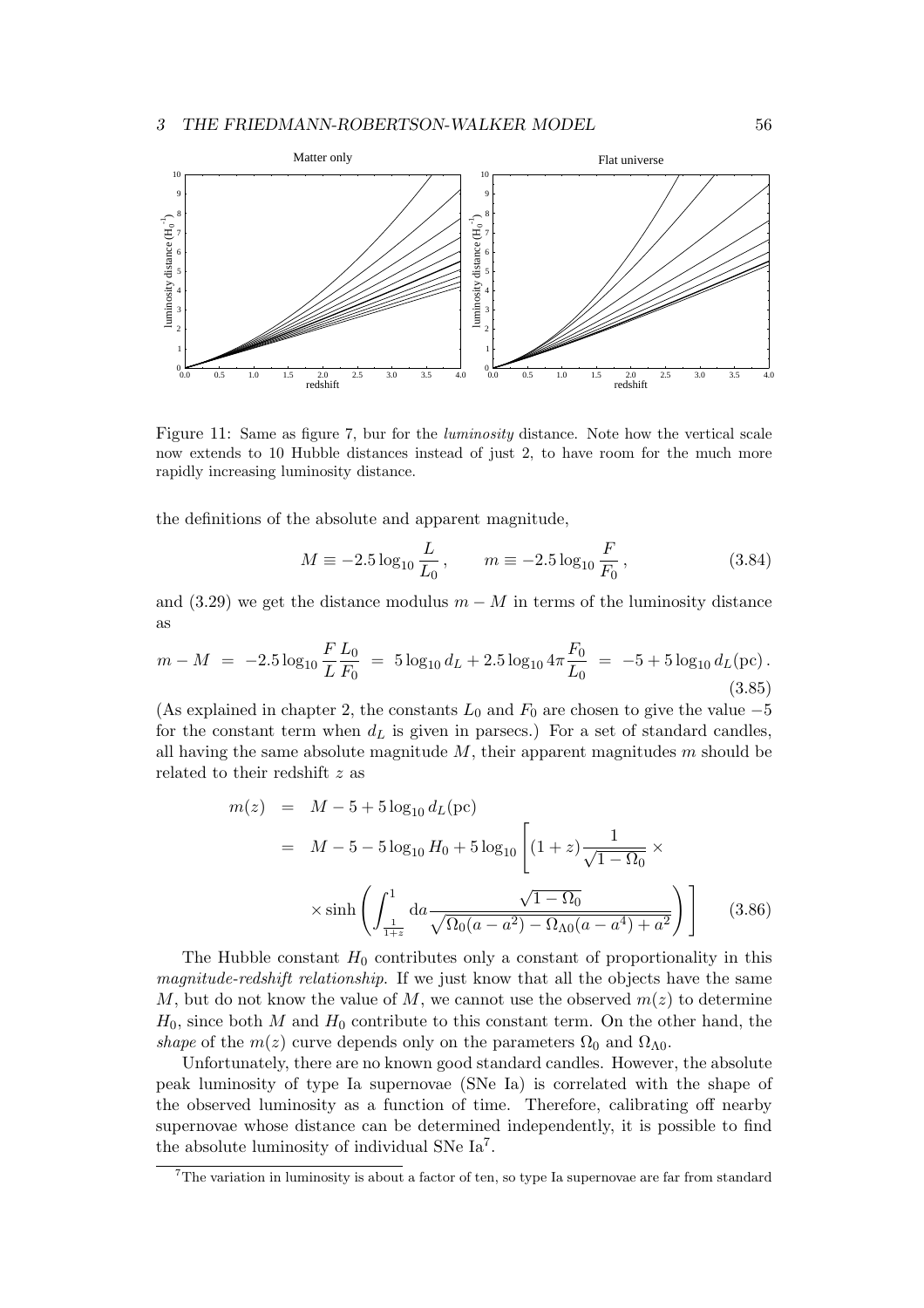

Figure 12: Same as figure 7, bur for the *magnitude-redshift* relationship. The constant  $M - 5 - 5 \lg H_0$  in (3.86), which is different for different classes of standard candles, has been arbitrarily set to 0.



Figure 13: The difference between the magnitude-redshift relationship of the different models in figure 12 from the reference model  $\Omega_m = 1$ ,  $\Omega_{\Lambda} = 0$  (which appears as the horizontal thick line). The red (solid) lines are for the matter-only  $(\Omega_{\Lambda} = 0)$  models and the blue (dashed) lines are for the flat ( $\Omega_0 = 1$ ) models.

Observations of SNe Ia published in 1998 provided the strong evidence that the expansion of the universe had accelerated. (There were a number of hints already earlier –such as the age of the universe coupled with the value of  $H_0$ – that something was wrong with the SCDM model.) Two groups, the Supernova Cosmology Project<sup>8</sup> and the High-Z Supernova Search Team<sup>9</sup> made independent observations and analyses of SNe Ia up to redshifts  $z \sim 1$  to determine the values of the cosmo-

candles, though they are often incorrectly referred to as such. Another, less incorrect, expression is "standardizable candle".

<sup>8</sup>http://supernova.lbl.gov/

<sup>9</sup>http://cfa-www.harvard.edu/cfa/oir/Research/supernova/HighZ.html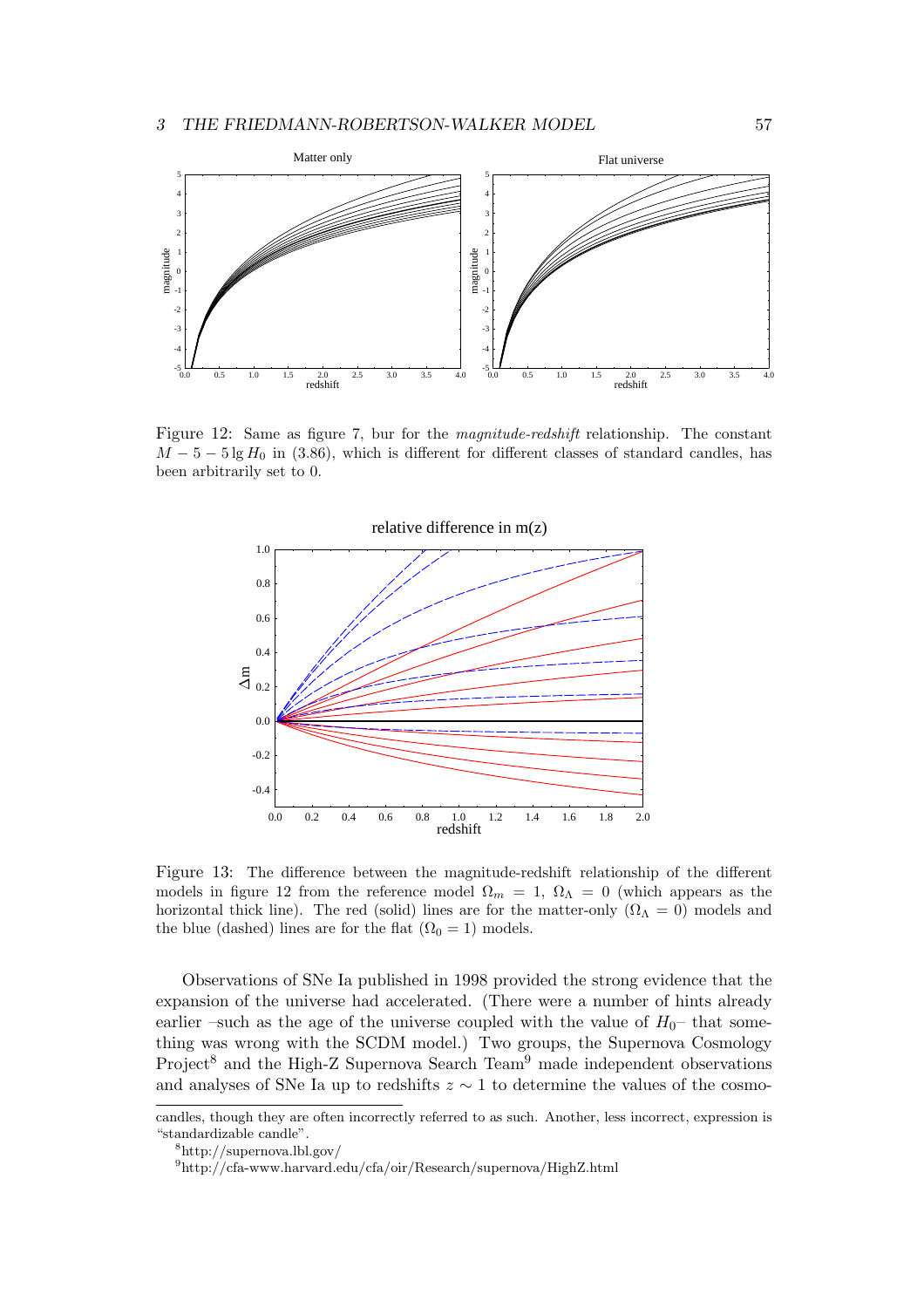

Figure 14: Type Ia supernova luminosity-redshift data. The top panel shows all supernovae of the data set. The bottom panel show the averages from different redshift bins. The curves corresponds to three different FRW cosmologies, and some alternative explanations: "dust" refers to the possibility that the universe is not transparent, but some photons get absorbed on the way; "evolution" to the possibility that the SNIa are not standard candles, but were different in the younger universe, so that  $M = M(z)$ . This figure is from [7].

logical parameters  $\Omega_0$  and  $\Omega_{\Lambda 0}$  [5, 6]. Their observations were inconsistent with a matter-dominated universe, i.e. with  $\Omega_{\Lambda} = 0$ . Instead, the expansion of the universe was found to be accelerating.

Later, more accurate observations by these and other groups have confirmed this result. The SNIa data is one of the main arguments for the existence of dark energy in the universe.<sup>10</sup> See figure 14 for SNIa data from 2004, and figure 15 for a determination of  $\Omega_{m0}$  and  $\Omega_{\Lambda0}$  from more recent data in 2009 [8]. (The lines labelled "Union" and "Union+CfA3" are different supernova compilations, and BAO stands for Baryon Acoustic Oscillations, which is information provided by surveys of large scale structure.)

We have in the preceding assumed that the mysterious dark energy component of the universe is vacuum energy, for which  $p_{de} = -\rho_{de}$ . Instead allowing the equation of state parameter  $w_{\text{de}} \equiv p_{\text{de}}/\rho_{\text{de}}$  for dark energy to be an arbitrary constant<sup>11</sup>, we see that  $w_{\text{de}}$  is restricted to be close to  $-1$ ; see figure 16.

It is worth emphasising that all the supernova observations (and observations of the angular diameter distance to the CMB) show is that the distances are longer than in the Einstein–de Sitter model. If the distance observations are interpreted

<sup>&</sup>lt;sup>10</sup>The other main argument comes from combining CMB anisotropy and large-scale-structure data, and will be discussed in Cosmology II.

<sup>&</sup>lt;sup>11</sup>There is no theoretical justification for the assumption that  $w_{\text{de}}$  is constant, if it is different from −1. It is just taken for simplicity.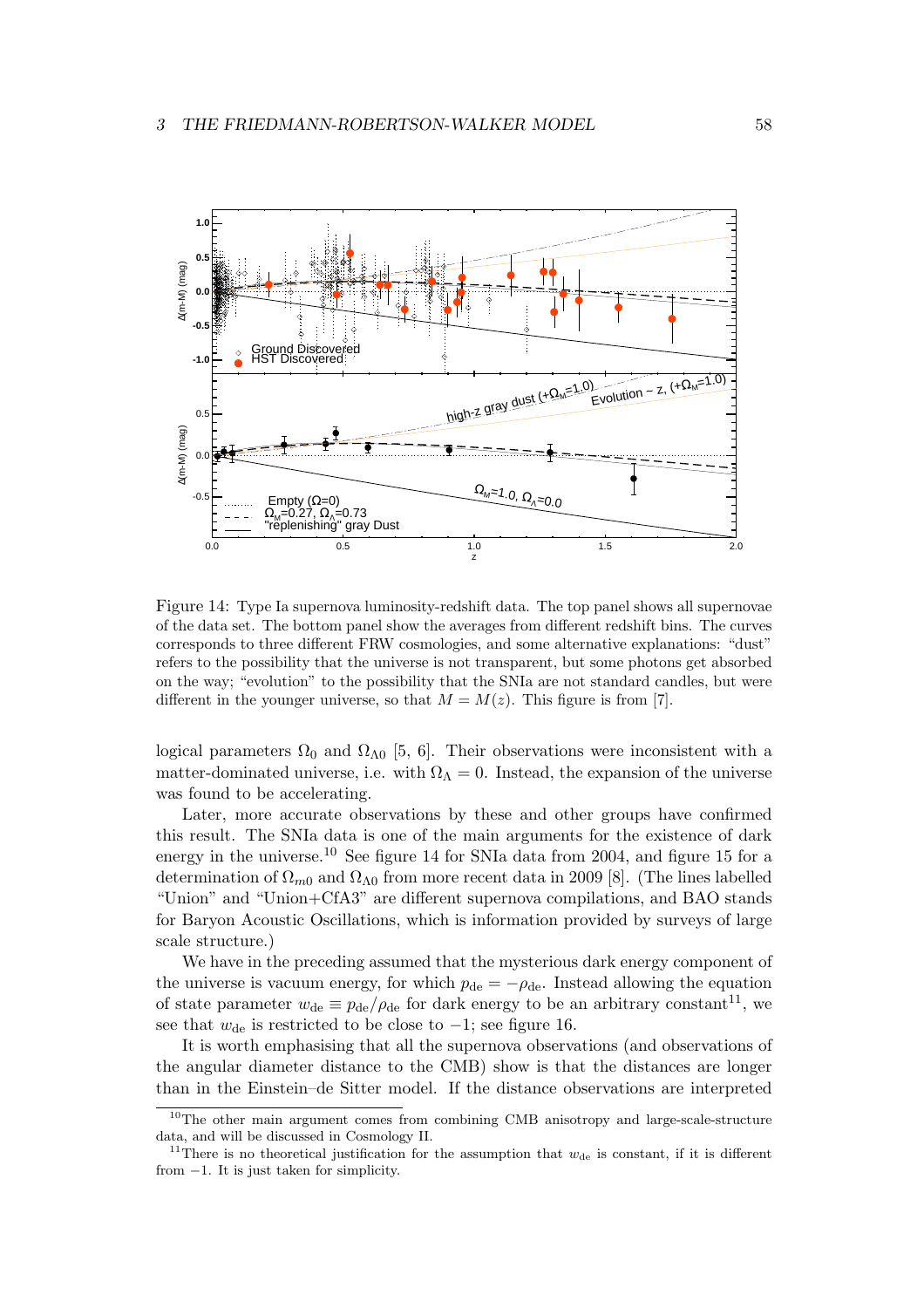

Figure 15: The densities  $\Omega_{m0}$  and  $\Omega_{\Lambda 0}$  determined from Supernova Ia data. The dotted contours are the 1998 results [5]. This figure is from [8].

assuming that the FRW approximation is valid (i.e. that the FRW relation (3.27) between the distance and the expansion rate holds), it follows that the expansion rate has accelerated. Assuming that the Friedmann equations hold (i.e. that general relativity is valid), (3.51) shows that the total pressure then has to negative. Observations of  $t_0$  and  $H_0$  (and other observables, such as the growth rate of cosmic structures) are consistent with this interpretation. There are now also direct observations of  $H(z)$  independent of the distances, which support accelerated expansion [9]. Note that the only cosmological effect of vacuum energy is to increase the expansion rate and correspondingly increase the distances. Its success in fitting various cosmological observations is thus strong evidence for faster expansion, but it may be that the explanation for the faster expansion is not vacuum energy but something else, be it a more complicated form of dark energy, modified gravity or a breakdown of the FRW approximation due to cosmological structure formation. In this course, we will not discuss these possibilities, and will stick with vacuum energy.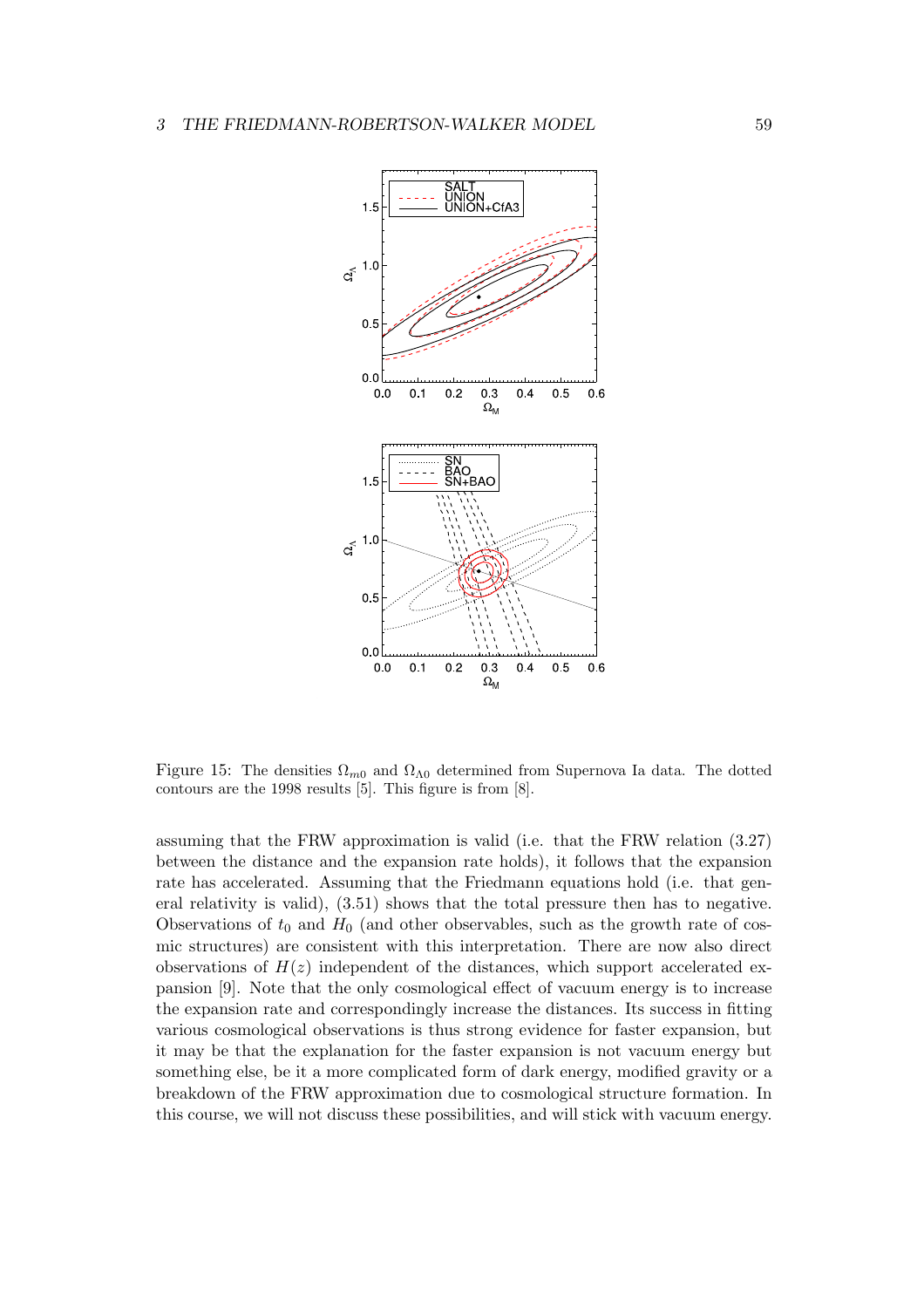

Figure 16: The matter density  $\Omega_{m0}$  and the dark energy equation of state w determined from Supernova Ia data, CMB and BAO, assuming spatial flatness. This figure is from [10].

# References

- [1] S. Räsänen, *On the relation between the isotropy of the CMB and the geometry of the universe*, Phys. Rev. D 79 (2009) 123522 [arXiv:0903.3013 [astro-ph.CO]].
- [2] R. Maartens, *Is the Universe homogeneous?*, Phil. Trans. Roy. Soc. Lond. A 369 (2011) 5115 [arXiv:1104.1300 [astro-ph.CO]].
- [3] S. Nadathur, *Seeing patterns in noise: Gigaparsec-scale 'structures' that do not violate homogeneity*, Mon. Not. Roy. Astron. Soc. 434 (2013) 398 [arXiv:1306.1700 [astro-ph.CO]].
- [4] L.M. Krauss and B. Chaboyer, *Age Estimates of Globular Clusters in the Milky Way: Constraints on Cosmology*, *Science* 299 (2003) 65.
- [5] A.G. Riess et al., Astron. J. 116 (1998) 1009, *Observational Evidence from Supernovae for an Accelerating Universe and a Cosmological Constant* [arXiv:astro-ph/9805201].